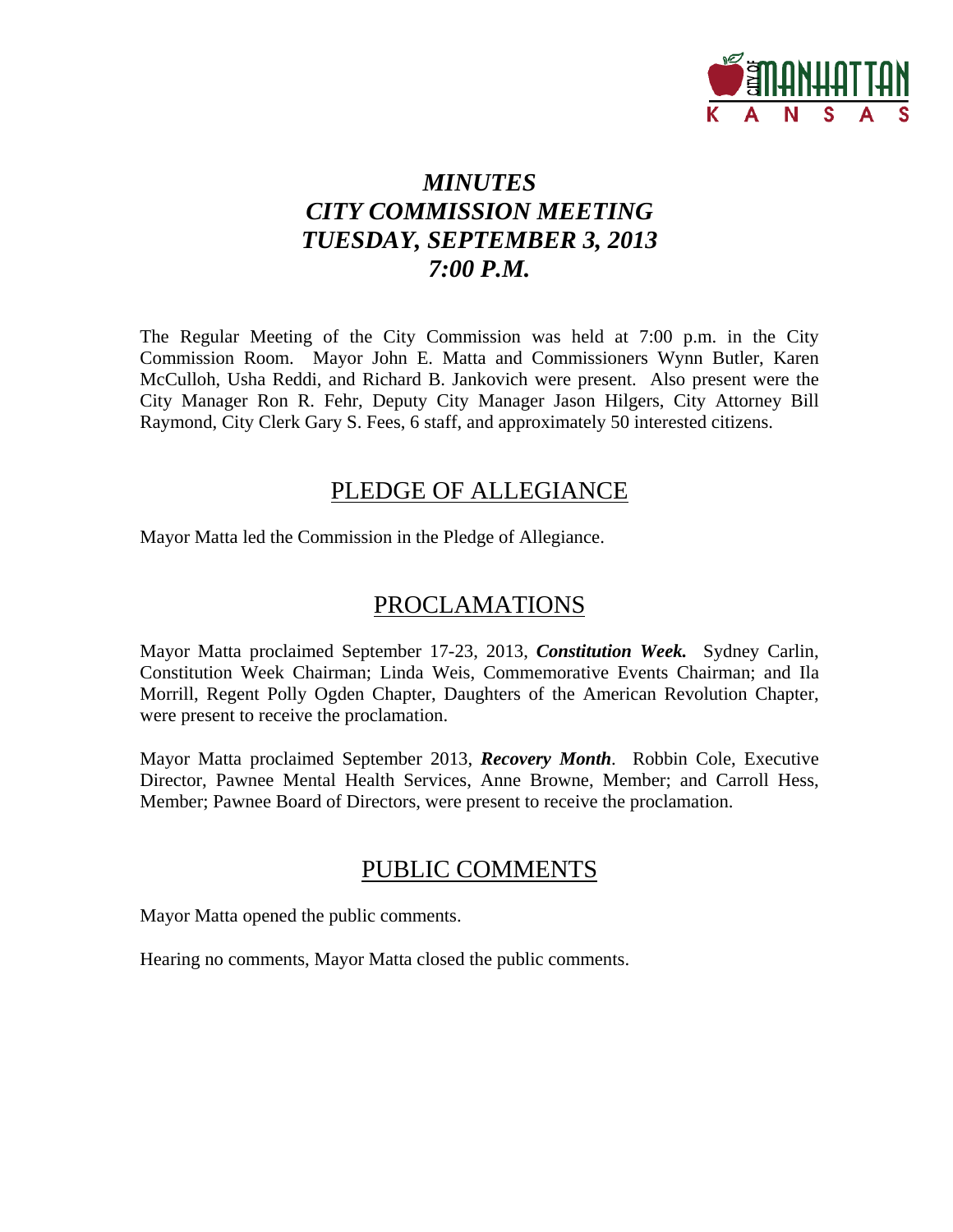**Minutes** City Commission Meeting September 3, 2013 Page 2

## COMMISSIONER COMMENTS

Commissioner Jankovich expressed his appreciation to Gary Stith, Interim Director, Flint Hills Regional Council, for his work with the Regional Council. He also wished Bill Clark, Director, Flint Hills Regional Council, the best of success in his new position.

Commissioner Reddi stated that Purple Power Play in City Park went well last week and expressed her appreciated with the collaboration between the City, Kansas State University, and all organizations that worked to make this a good event. She informed the community that over the past weekend, the Kansas State University football game helped fill more than eight hotels to full capacity.

Commissioner McCulloh informed the community that she and Commissioner Jankovich attended the ribbon cutting ceremony on Friday, August 30, 2013, at the low income housing recently completed at Scenic Pointe. She thanked our Senators that attended the event, Schulz Construction in building robust housing, and Chris Bailey, Chair, Manhattan Area Housing Partnership, for his exceptional work over the last 15 years.

Commissioner Butler stated that Phil Anderson is championing a fundraising project for the east bridge pier project and the group is still short a few dollars to reach matching funds available. He encouraged others to give through the greater Manhattan Community Foundation to make good use of the east bridge pier and bring this project to conclusion.

Mayor Matta read an email that he received from Kevin from North Dakota after the Kansas State University and North Dakota State University football game last Friday. The email informed the Mayor of his enjoyable experience while he was in Manhattan attending the football game. He expressed his appreciation to the friendly folks that he met during his stay and, commented that he did not meet one rude individual. Mayor Matta reiterated that he was also proud of the people in our community.

## CONSENT AGENDA

(\* denotes those items discussed)

#### **MINUTES**

The Commission approved the minutes of the Regular City Commission Meeting held Tuesday, August 20, 2013.

### **CLAIMS REGISTER NO. 2739**

The Commission approved Claims Register No. 2739 authorizing and approving the payment of claims from August 14, 2013, to August 27, 2013, in the amount of \$2,084,939.92.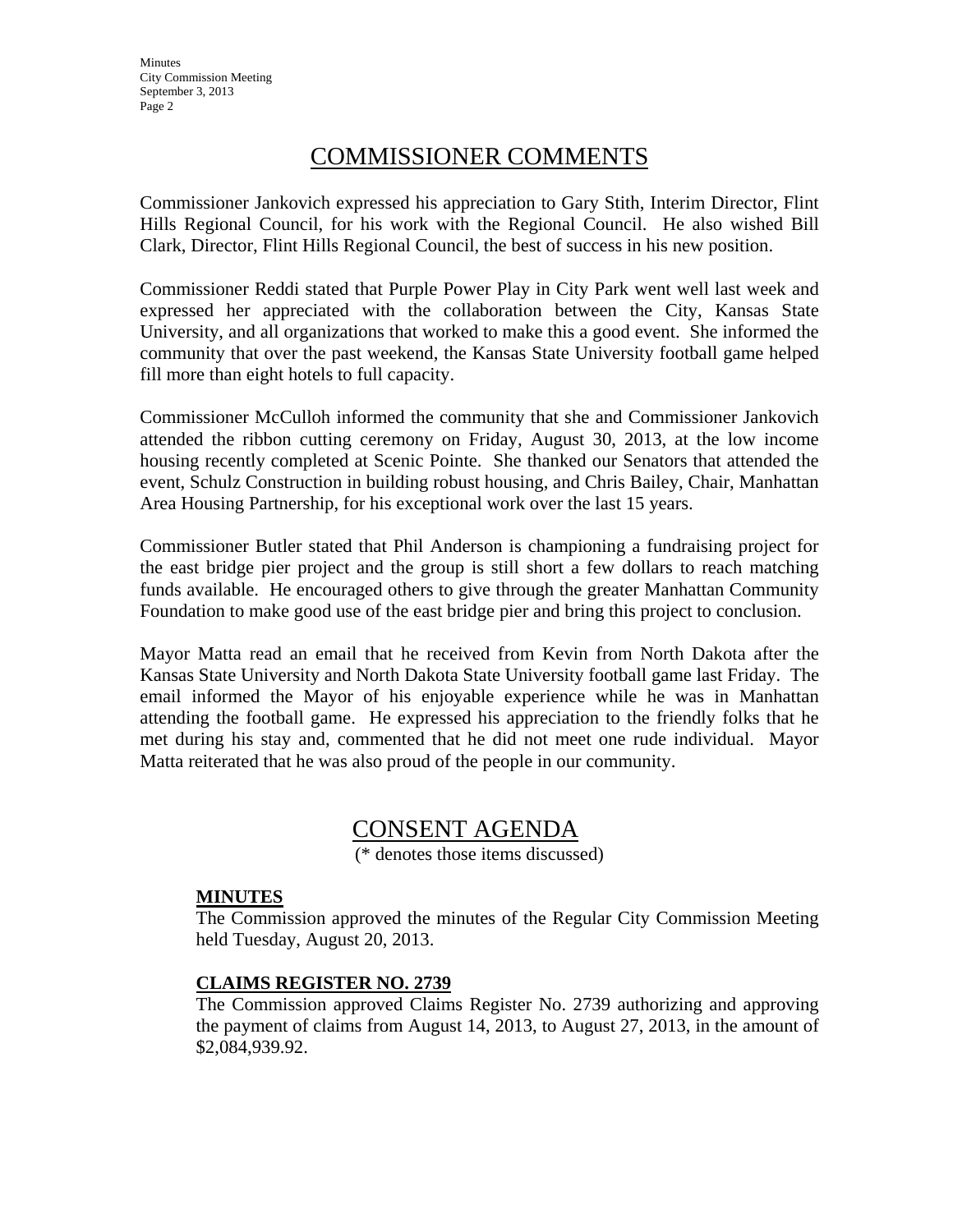## CONSENT AGENDA *(CONTINUED)*

#### **ORDINANCE NO. 7036 – REZONE – MCD ADDITION**

The Commission approved Ordinance No. 7036 rezoning Tract 1 from R-2, Two-Family Residential District, and Tract 2 from R-2/TNO, Two-Family Residential District with Traditional Neighborhood Overlay District, with both Tracts 1 and 2 going to C-5, Highway Service Commercial District, generally located northeast of the intersection of N.  $4<sup>th</sup>$  Street and Bluemont Avenue, based on the findings in the Staff Report *(See Attachment No. 1)* and the recommendation of the Manhattan Urban Area Planning Board.

### **FINAL PLAT – MCD ADDITION**

The Commission accepted the easements and rights-of-way, as shown on the Final Plat of MCD Addition, generally located northeast of the intersection of Bluemont Avenue and North 4<sup>th</sup> Street, based on conformance with the Manhattan Urban Area Subdivision Regulations.

#### **FIRST READING – NO PARKING ANYTIME – HOBBS DRIVE**

The Commission approved first reading of an ordinance designating a "No Parking Anytime" zone on the north and south sides of Hobbs Drive, 100 feet west of the centerline of College Avenue.

### **RESOLUTION NO. 090313-A – PETITION – LEE MILL HEIGHTS, UNIT FOUR, PHASE 4, AND UNIT FIVE – SANITARY SEWER IMPROVEMENTS (SS1313)**

The Commission found the petition sufficient and approved Resolution No. 090313-A, finding the project advisable and authorizing construction for Lee Mill Heights, Unit Four, Phase 4, and Unit Five, sanitary sewer (SS1313) improvements.

### **RESOLUTION NO. 090313-B – PETITION – LEE MILL HEIGHTS, UNIT FOUR, PHASE 4, AND UNIT FIVE – STREET IMPROVEMENTS (ST1317)**

The Commission found the petition sufficient and approved Resolution No. 090313-B, finding the project advisable and authorizing construction for Lee Mill Heights, Unit Four, Phase 4, and Unit Five, street (ST1317) improvements.

#### **RESOLUTION NO. 090313-C – PETITION – LEE MILL HEIGHTS, UNIT FOUR, PHASE 4, AND UNIT FIVE – WATER IMPROVEMENTS (WA1315)**

The Commission found the petition sufficient and approved Resolution No. 090313-C, finding the project advisable and authorizing construction for Lee Mill Heights, Unit Four, Phase 4, and Unit Five, water (WA1315) improvements.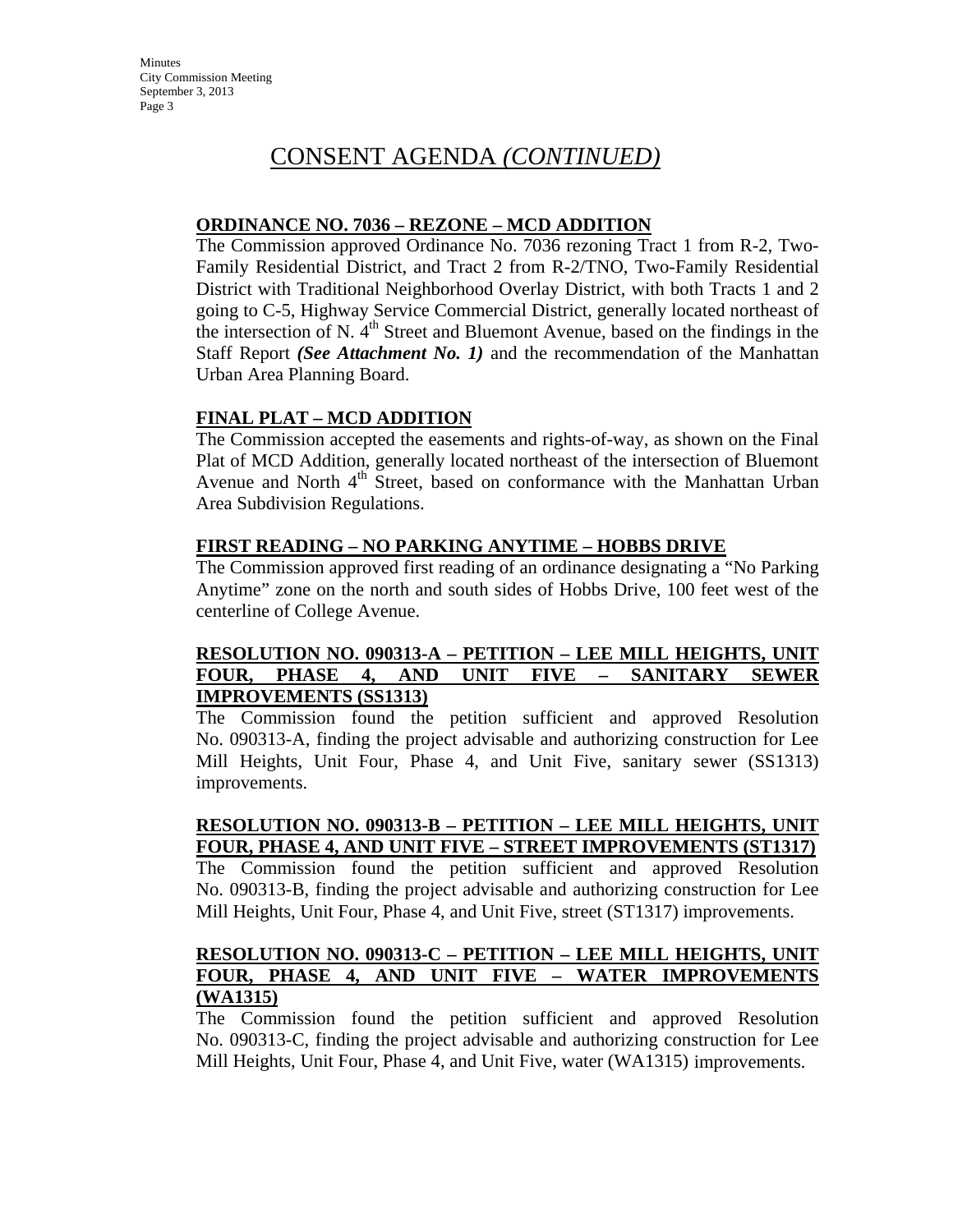## CONSENT AGENDA *(CONTINUED)*

### **AGREEMENT – ENGINEERING SERVICES – LEE MILL HEIGHTS, UNIT FOUR, PHASE 4, AND UNIT FIVE, IMPROVEMENTS (SS1313, ST1317, WA1315)**

The Commission authorized the Mayor and City Clerk to execute an agreement with Schwab-Eaton, P.A., of Manhattan, Kansas, to perform professional services for Lee Mill Heights, Unit Four, Phase 4, and Unit Five, sanitary sewer (SS1313), street (ST1317), and water (WA1315) improvements.

#### **\* NEGOTIATE CONTRACT – CONSULTANT – MANHATTAN URBAN AREA COMPREHENSIVE PLAN UPDATE**

Ron Fehr, City Manager, responded to questions from the Commission regarding the Comprehensive Plan Update and Metropolitan Planning Organization (MPO) model. He provided clarification on the need to look at high density areas as part of the Plan Update.

Eric Cattell, Director for Planning, provided additional information regarding questions about infill and stated that high density housing is a very important key component.

The Commission accepted the recommendation from the Selection Committee and authorized City Administration to negotiate a Contract and Scope of Services with Clarion Associates, of Fort Collins, Colorado, for professional services related to an update of the Manhattan Urban Area Comprehensive Plan and related Transportation and Utility projects.

### **AWARD CONTRACT – LONG'S PARK IMPROVEMENT CDBG PROJECT (CD1209)**

The Commission accepted the Landscape Architect's Opinion of Probable Cost in the amount of \$170,695.00 and awarded and authorized the Mayor and City Clerk to execute a construction contract in the amount of \$124,289.44 for the base bid, \$3,634.00 for Alternate 1, \$7,928.50 for Alternate 2, and \$718.60 for Alternate 3, for a total contract amount of \$136,570.54 with R. M. Baril Construction, of Manhattan, Kansas, for the Long's Park Improvement CDBG Project (CD1209).

## **AWARD CONTRACTS – HOUSING REHABILITATION PROGRAM**

The Commission accepted the bids for 730 Laramie Street and 1547 Harry Road; awarded a contract in the amount of \$21,825.00 to Economy Carpentry, Painting, and Concrete, of Manhattan, Kansas, for 730 Laramie Street; awarded a contract in the amount of \$9,888.00 to Ben Kitchens Paining Co., Inc., of Junction City, Kansas, for 1547 Harry Road; authorized the Mayor and City Clerk to enter into agreements with the contractors and property owners for expenditure of Housing Rehabilitation Funds; and authorized City Administration to approve any necessary change orders.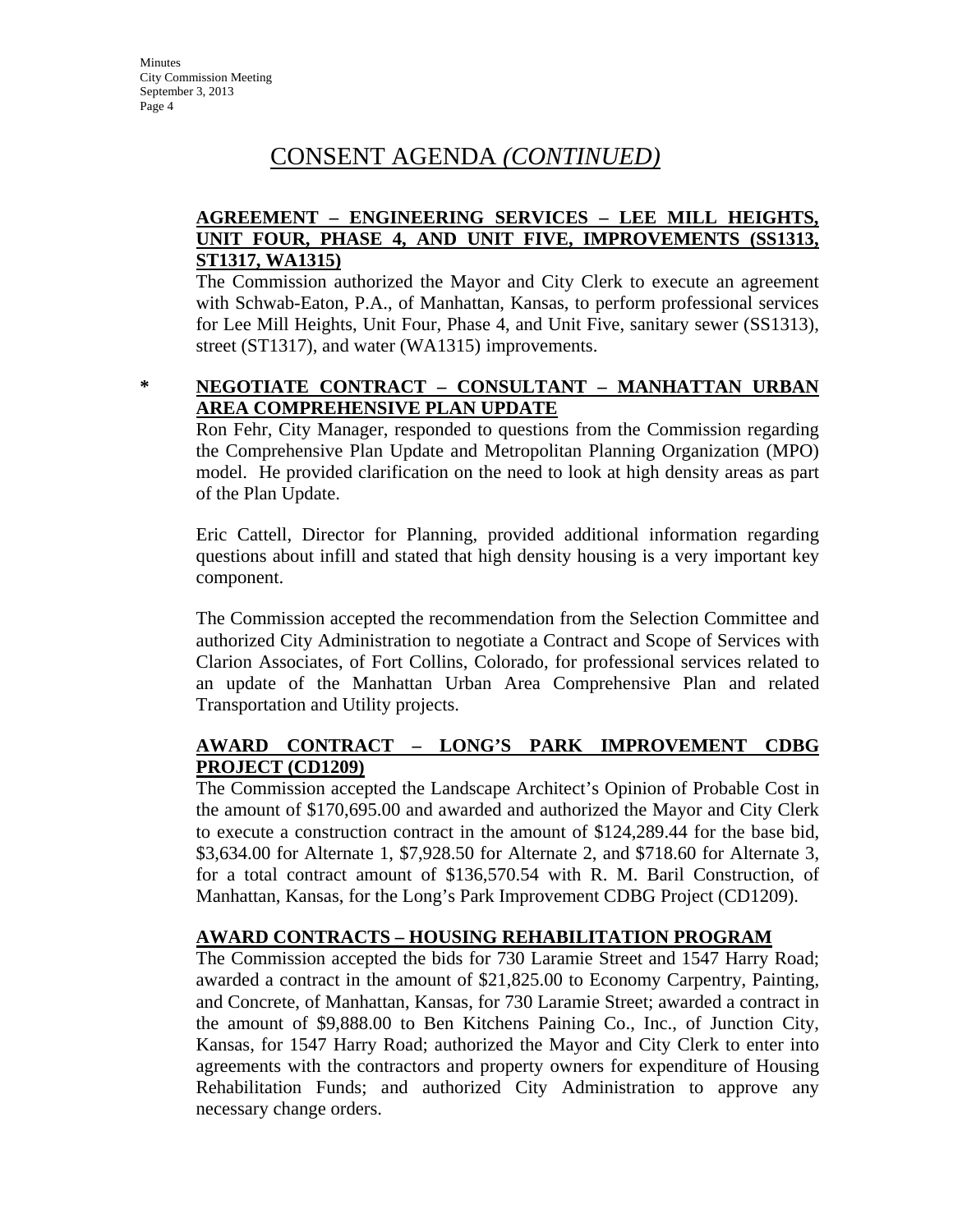## CONSENT AGENDA *(CONTINUED)*

After discussion, Commissioner Jankovich moved to approve the consent agenda. Commissioner McCulloh seconded the motion. On a roll call vote, motion carried 5-0.

# GENERAL AGENDA

## **FIRST READING – AMEND PRELIMINARY DEVELOPMENT PLAN - LOT 1, MCCALL LANDING COMMERCIAL PLANNED UNIT DEVELOPMENT**

Eric Cattell, Assistant Director for Planning, presented the item and highlighted areas of the site plan.

After discussion, Commissioner Jankovich moved to approve first reading of an ordinance amending Ordinance No. 6745 and the Preliminary Development Plan of Lot 1, McCall Landing Commercial Planned Unit Development, generally located northeast of the intersection of McCall Road and Carlson Place, to be known as the Final Development Plan of Lot 1, McCall Landing Commercial Planned Unit Development, based on the findings in the Staff Report, with three conditions of approval *(See Attachment No. 2)*. Commissioner Butler seconded the motion.

After additional comments from the Commission, on a roll call vote, motion carried 5-0.

## **AGREEMENT - 4TH STREET AND BLUEMONT AVENUE ROUNDABOUT SCULPTURE (CIP #BR013P)**

Eddie Eastes, Interim Director of Parks and Recreation, provided background information and an overview of the item.

After discussion, Commissioner McCulloh moved to authorize City Administration to finalize and the Mayor and City Clerk to execute an Agreement in the amount of \$64,400.00 with Tom Ford, of Gillette, Wyoming, for design, fabrication, and installation of the sculpture "Peace Offering on the Blue" to be set atop the roundabout at  $4<sup>th</sup>$  Street and Bluemont Avenue. Commissioner Jankovich seconded the motion.

Commissioner Butler expressed concerns with the excess revenues and mission creep of special funds for additional sculptures. He also voiced concern with the language in the proposed Agreement pertaining to maquettes.

Ron Fehr, City Manager, responded to questions from the Commission regarding funds available in the Transportation Development District (TDD) and other funding sources proposed to pay for the project.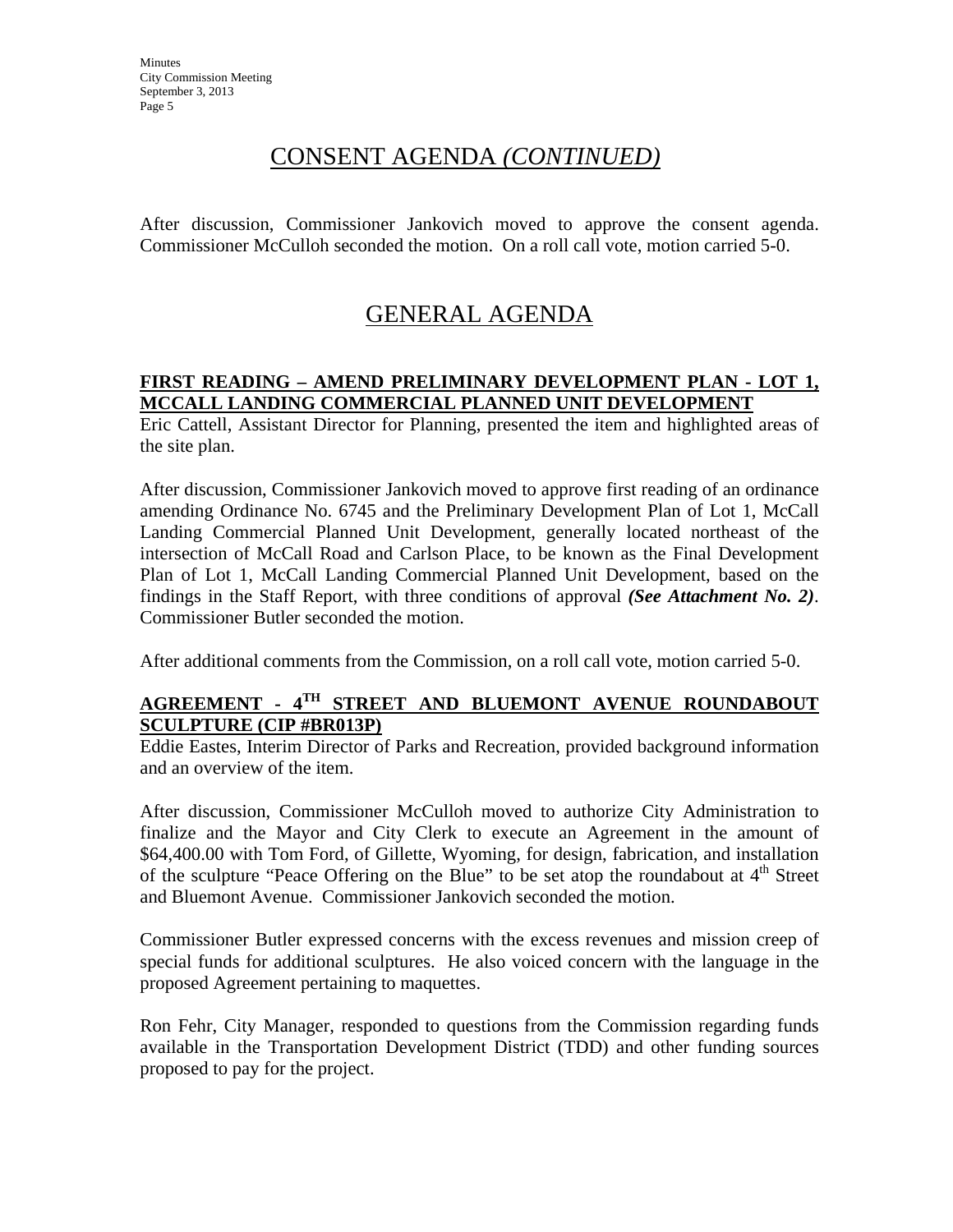## GENERAL AGENDA (*CONTINUED*)

## **AGREEMENT - 4TH STREET AND BLUEMONT AVENUE ROUNDABOUT SCULPTURE (CIP #BR013P)** *(CONTINUED)*

Jason Hilgers, Deputy City Manager, responded to questions from the Commission regarding the proposed Agreement and specifically, provided clarification regarding the maquettes as proposed in the Agreement between the City of Manhattan and Artist Tom Ford.

Eddie Eastes, Interim Director of Parks and Recreation, provided additional information and clarification on the proposed Agreement for the maquettes. He reiterated that the funds received would be used according to the City's purchasing policy and any additional projects would come back to the City Commission for final approval.

After further discussion and comments from the Commission, on a roll call vote, motion carried 4-1, with Commissioner Butler voting against the motion.

#### **CITY AUDITORIUM EXPANSION (SP1206)**

Jason Hilgers, Deputy City Manager, presented a historical perspective and overview of the item including the timeline and history beginning in 1938; the question to the City Attorney in 1947 and the Auditorium opinion survey conducted in 1948; the Mayor's Auditorium Committee Report in 1949; the site acquisition in 1951 and analysis of space requirements for the new municipal Auditorium in October 1952; the final design, bids received, contracts awarded, and construction during 1952 through 1954; the voters approved general obligation bonds to pay for the construction of the fire station in April 1954; the dedication of the Peace Memorial Auditorium that occurred in September 1955; the language on the plaque for the Peace Memorial Auditorium and the historical sketch of the facility; the floor area and allocation of use summary; the relocation of the Riley County Historical Society from Pioneer Cabin in City Park to City Hall to its current location at 2309 Claflin Road as a bicentennial project; provided the names of City Commissioners serving from 1944 to 1953; and provided a timeline summary and concluded with the recommendation to continue the design contract with Bruce McMillan Architects to renovate City Auditorium to include Parks and Recreation offices and expanded gym space.

Linda Glasgow, 2236 Snowbird Drive, Archivist/Librarian, Riley County Historical Museum, provided a PowerPoint presentation with historical information and timeline of events and activities leading to the vote of the project, the placement, the construction, and the dedication of the Peace Memorial Auditorium. She highlighted the Subcommittee on Uses of the Mayor's Auditorium Committee and their recommendations. She indentified and recognized the 101 veterans from the community that served our country. She also presented photographs of the Auditorium, including the stage, permanent seating area, plaques in the lobby, and postcard of the exterior of the Peace Memorial Auditorium. She cited numerous newspaper articles, advertisements, and flyers referencing activities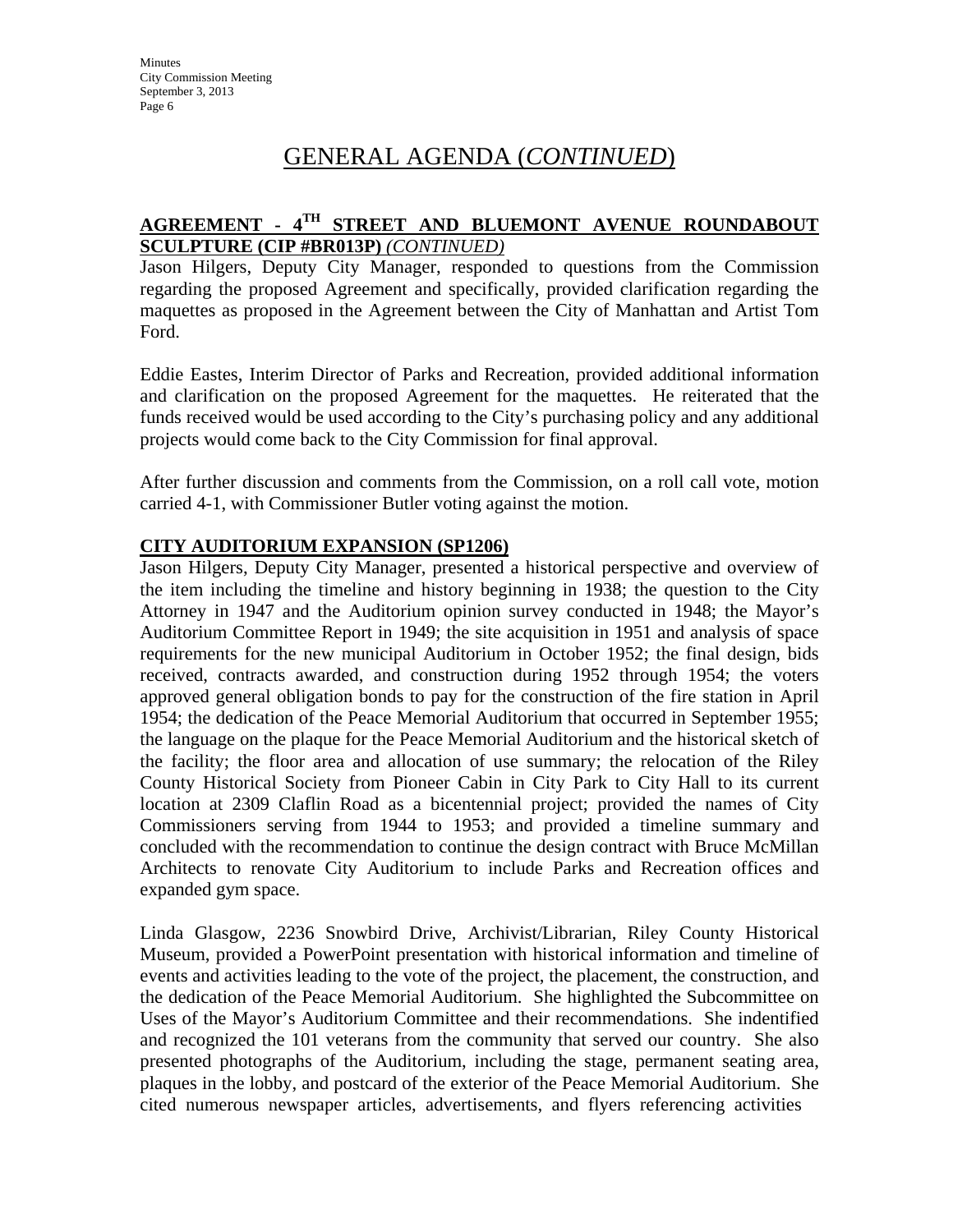**Minutes** City Commission Meeting September 3, 2013 Page 7

## GENERAL AGENDA (*CONTINUED*)

#### **CITY AUDITORIUM EXPANSION (SP1206)** *(CONTINUED)*

associated with the Peace Memorial Auditorium and events and entertainers that have performed in the City Auditorium, including Conway Twitty in the early 1960s. She informed the Commission that in reading through all the materials, she gained from the process of making selections they were looking for symbolism, architectural propriety, dignity, pride, utility, looking for an appropriate venue for veteran's organizations, widest range of community activity, and community-wide decision making.

Jim Sharp, 508 Wickham Road, informed the Commission that he was saddened that a public forum was not held several months ago to address this issue. He stated that he was speaking for the 101 boys from Riley County that gave their lives in World War II and their loved ones to keep the Peace Memorial Auditorium. He requested that this memorial be restored and not be used to build City offices when there are better alternatives. He provided background information on the organizations that pulled together to promote the Peace Memorial Auditorium and those individuals associated with veterans organizations and the Battle of the Bulge Chapter. He asked the Commission to study this carefully and to approve the recommendation approved unanimously by the Historic Resources Board and read the approved motion. He reiterated that the Commission needs to do what the Historic Resources Board has recommended and to save and restore Peace Memorial Auditorium with the funds available and stated that this is a win-win-win-win situation for Manhattan to move forward.

Dave Wetzel, 515 Oakdale Drive, asked the Commission why they are considering destroying the Auditorium and a municipal public meeting place. He stated that it makes no sense to destroy the Auditorium for offices and that there are other facilities to rent for office space and for basketball arenas with the schools. He said that to rip out the stage for more indoor athletics does not make sense and then displayed the American Flag.

Rhondi Dale, 2416 Rogers Boulevard, thanked the Commission for being willing to rethink its vote and listening to the pleas. She stated that there has not been a survey or vote of the people on this issue. She voiced concerns with the state statute cited, with the item not going to the Historic Resources Board earlier, with the amount of funds paid to the architect and allowing the design work to continue, with the perceived conflict of interest with the architect being allowed to stay on the Parks and Recreation Advisory Board, and with the unknown issues associated with asbestos materials if this project is allowed to proceed forward. She read the mission and philosophy of the Parks and Recreation Department and voiced her displeasure with the current condition of the stage. She stated the Auditorium is in a state of disrepair. She asked when the stage curtains were installed and said that she was saddened by the condition of the curtains.

Jason Hilgers, Deputy City Manager, responded to questions regarding when the stage curtains were installed and informed Mrs. Dale they were installed in 2001.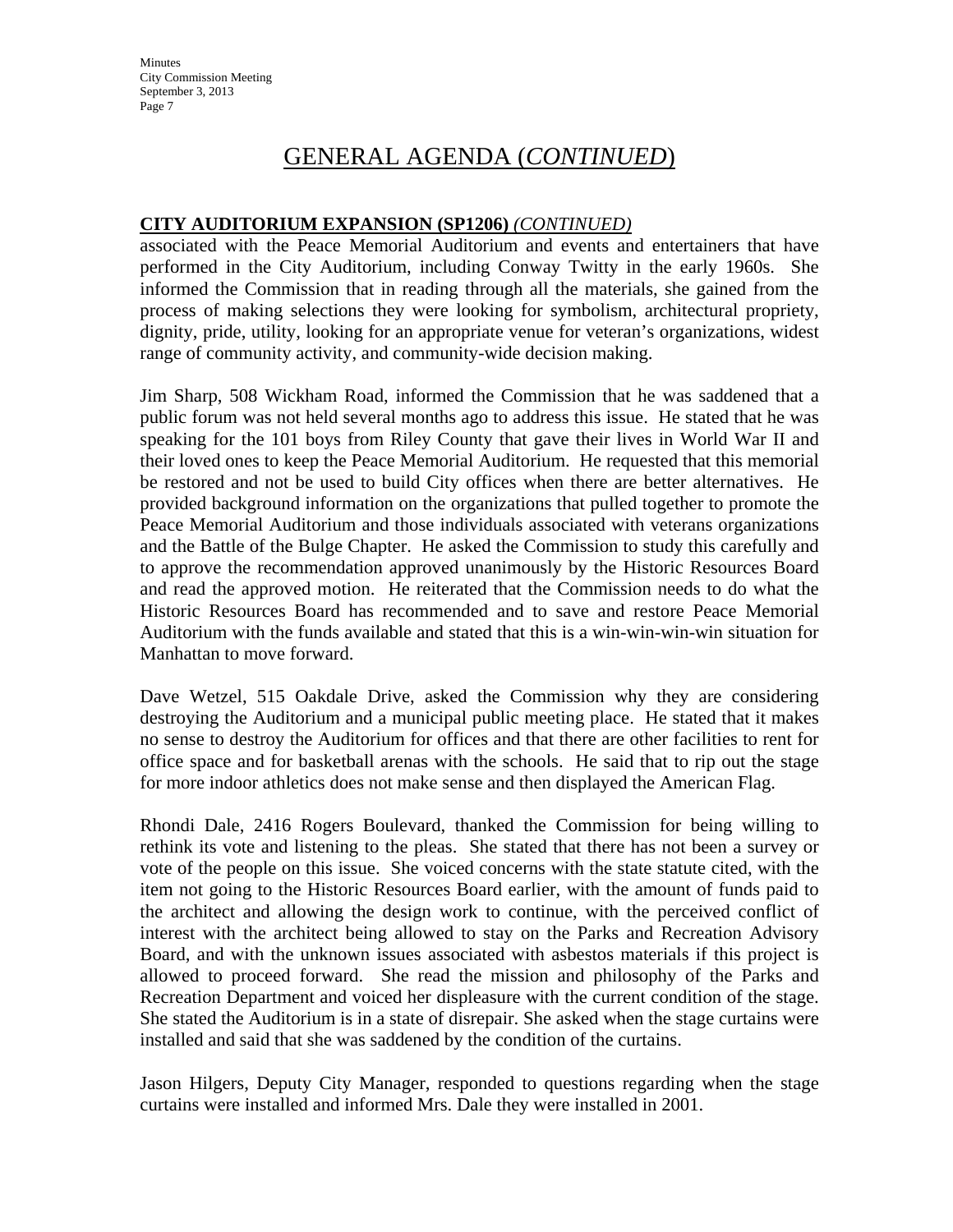**Minutes** City Commission Meeting September 3, 2013 Page 8

## GENERAL AGENDA (*CONTINUED*)

#### **CITY AUDITORIUM EXPANSION (SP1206)** *(CONTINUED)*

Rhondi Dale, 2416 Rogers Boulevard, presented additional information on the use of the Auditorium and with the refinishing of the basketball court floor. She voiced additional concerns with needed maintenance and improvements to the stage. She also provided information on the Arts in the Park programs and use of Nichols Auditorium by the Parks and Recreation Department. She requested that the Commission think about the soldiers and honor the World War II (WWII) veterans and all veterans. She asked the Commission to follow the recommendations provided by the Historic Resources Board and to save and restore Peace Memorial Auditorium.

Greg Penfield, Commander of the Manhattan Veterans of Foreign Wars (VFW), 214 S. Fourth Street, informed the Commission that Manhattan is not a General Infantry (GI) town, but a college town. He stated that most people do not know that Peace Memorial Auditorium exists and only recognizes veterans with a two foot by three foot plaque. He challenged the City to make a new memorial to honor those that fought for our country's freedom, like Jim Sharp, who fought in the Battle of the Bulge. He encouraged the Commission to see what Junction City has accomplished in recognizing their veterans and to preserve or build a proper tribute and memorial to those that gave so much to Riley County and to this great country.

Susan Dale, 4108 East 49<sup>th</sup> Street, Tulsa, Oklahoma, provided background information about herself and stated that not one person that she has spoken with wanted the stage or permanent seating removed in the Peace Memorial Auditorium. She stated that if the permanent seating is torn out, there will be bleachers with no backs. She stated that there is land to build onto City Hall for Parks and Recreation offices and that the \$30,000 used by Parks and Recreation to rent Nichols Auditorium could be used to maintain City Auditorium. She provided several tweets from musicians and artists throughout the country who support saving the WWII Memorial and presented a \$5 bill that she received from someone that wanted the Auditorium and stage restored. She asked that the Commission put the stage lights back in that were removed, refinish the stage floor, update the electricity, and fix the permanent seating. She stated that people are willing to rent the stage, but they need to know about it and asked that the stage be redone and saved.

Kathy Dzewaltowski, 100 South Delaware Avenue, President, Manhattan Riley County Preservation Alliance, informed the Commission that the Preservation Alliance supports the motion and recommendation of the Manhattan Historic Resources Board. She stated that the Historic Resources Board should have been consulted at the beginning of the process and residents should have been provided an opportunity for input and engagement. She informed the Commission that the Auditorium and stage are suffering from neglect and listed contributing factors resulting in less facility activity. She highlighted efforts to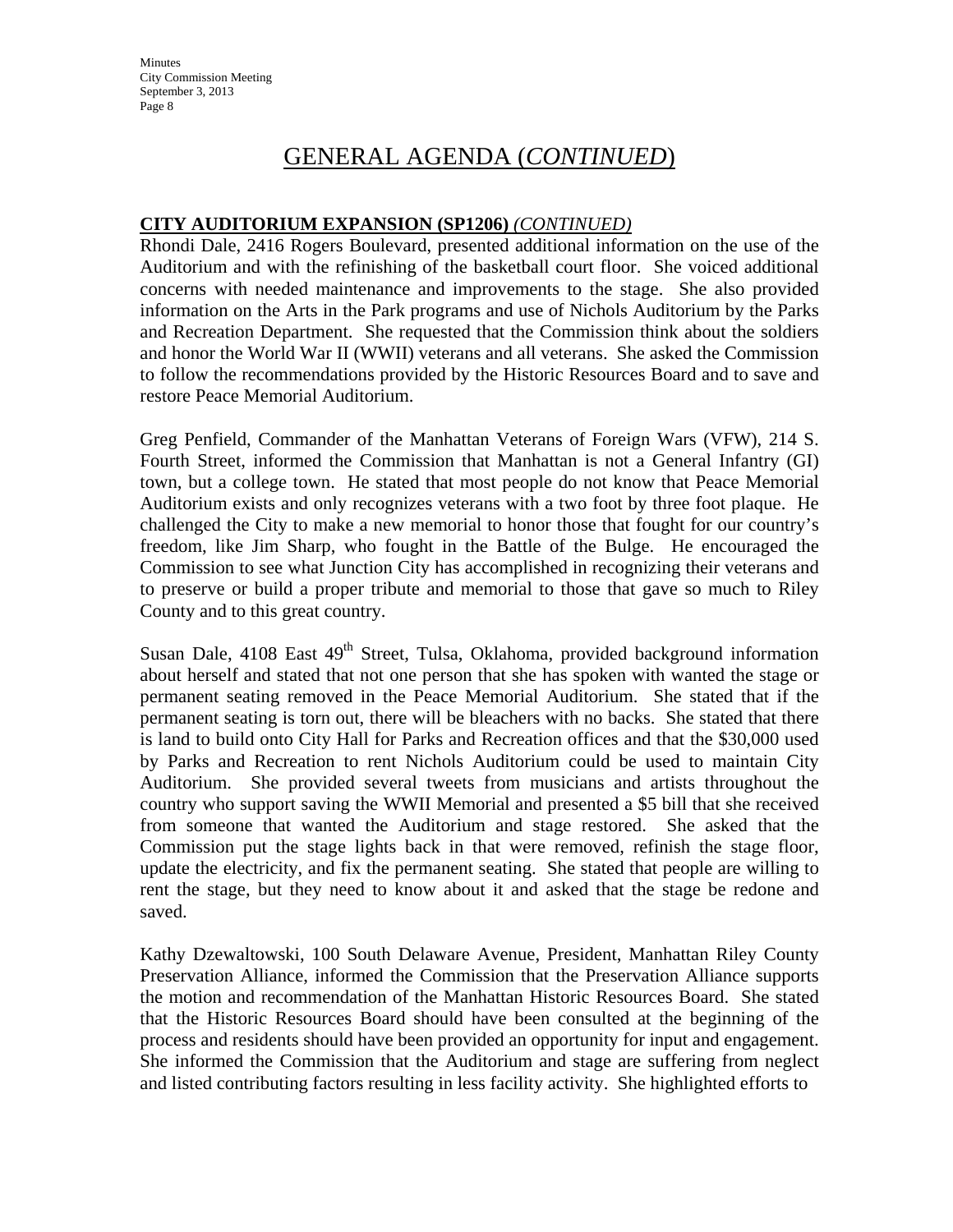## GENERAL AGENDA (*CONTINUED*)

#### **CITY AUDITORIUM EXPANSION (SP1206)** *(CONTINUED)*

renovate and preserve the Depot facility. She encouraged the Commission to consider other options including renovating the current Parks and Recreation offices and also constructing new offices in City Park with the funds remaining put toward restoring Peace Memorial Auditorium. She stated that the Preservation Alliance encourages the Commission to consider alternate options for improving the Parks and Recreation offices and for improving Peace Memorial Auditorium.

Mike Carmella, 323 South  $14<sup>th</sup>$  Street, informed the Commission that he is a retired veteran and has 26 years of active service. He stated that this really upsets him and that he was not aware that this memorial was here. He provided additional background information on the item. He asked the Commission to not approve this and to recognize what the veterans have done and to not tear down the current Peace Memorial Auditorium.

Mark Collins, Topeka, President, Battle of the Bulge Kansas Chapter, thanked the veterans for their service and the City Commission. He referred to information discussed and provided clarification in the 1955 Planning Book, the election to erect a public building, and the opinion from the City Attorney, and information on the offices and fire department. He asked the Commission for more reconsideration and to build onto the current building for offices and to leave the Auditorium as it is, with upgrades.

Jean Bigbee Hill, 1818 Cedar Crest, informed the Commission of her memories as a child and the events that she attended in the Auditorium. She stated that the City can utilize the \$30,000 in rent paid to use Nichols Auditorium in order to make much needed improvements to City Auditorium. She asked the Commission to use foresight and vision in how the facility can be used as a renewed source of pride and to recognize and to honor veterans. She discussed the process in the restoration of the Depot project and the public grants and private funds that were received. She asked the Commission to make this a successful venture and to utilize the talents of Bruce McMillan to restore this facility for use for years to come.

Allen Dale, 1913 Hayes Drive, provided a potential list of entertainment opportunities and revenues from ticket sales that could be realized with a restored stage. He informed the Commission that the Sisters of Sound have the potential to bring in regional bands and classic rock bands. He stated that a restored Auditorium and stage could also attract venues such as magic acts, plays, and other performances.

At 8:36 p.m., the Commission took a brief recess.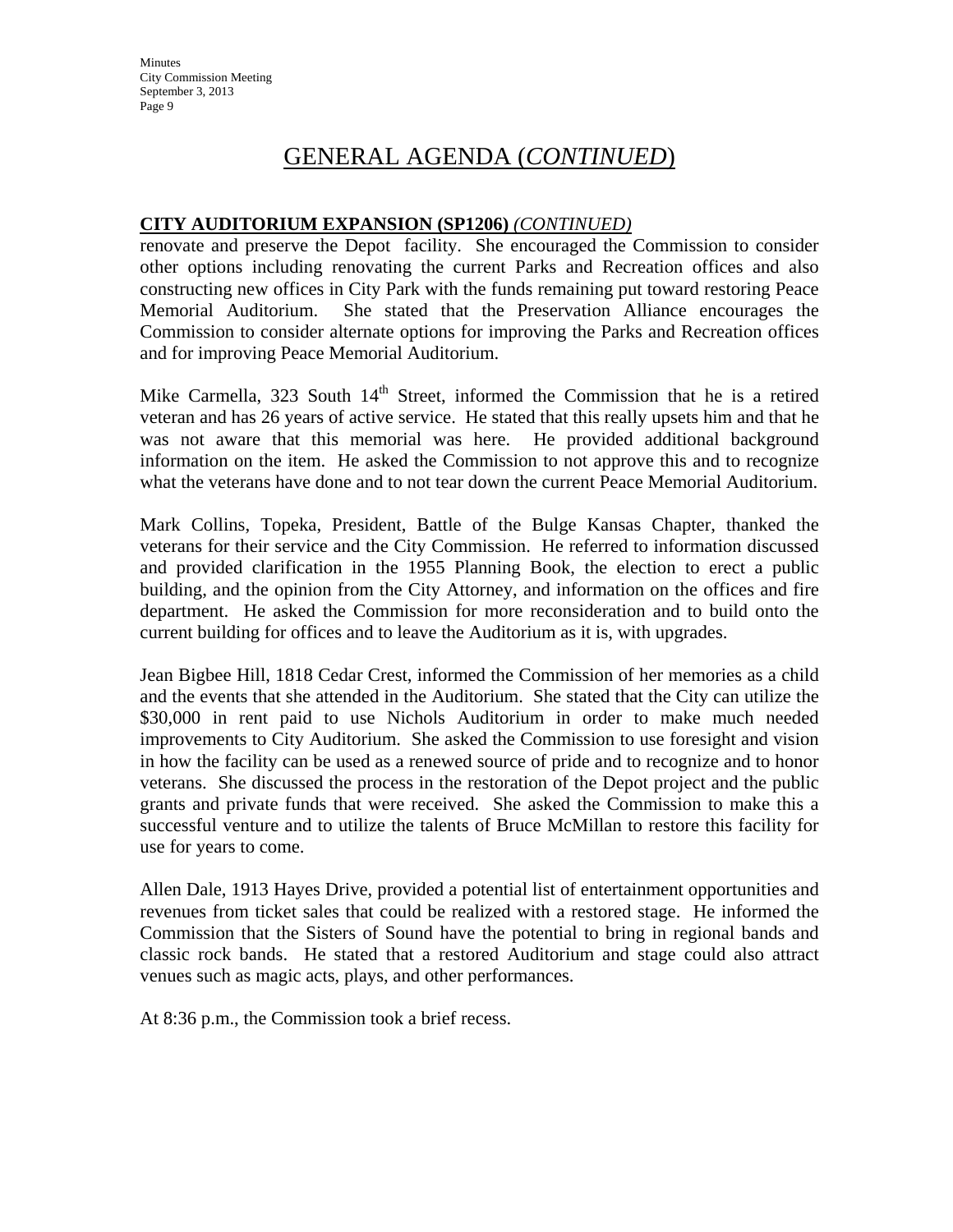## GENERAL AGENDA (*CONTINUED*)

#### **CITY AUDITORIUM EXPANSION (SP1206)** *(CONTINUED)*

Ron Fehr, City Manager, provided clarification on the rental of Nichols Auditorium for Parks and Recreation programs and stated that the admission charges made up the costs associated with renting the facility. He also provided additional background information and clarification on the bond issue and state statutes that were used for the facility and fire station.

Commissioner Jankovich responded to comments made from several individuals that spoke during the public comment period regarding the history of the Peace Memorial Auditorium and events that have occurred and several events that he attended in the Auditorium. He provided an overview of comments presented through the meeting and the previous action of the Commission with the desire to provide new facilities for Parks and Recreation offices and to make improvements to the Auditorium. He discussed the importance of living memorials that he has researched and having a fitting memorial that honors our veterans. He reiterated the desire for this project to meet the needs of the community and to be economically feasible. He then extended his appreciation to Bruce McMillan on his efforts and the work that he has completed.

Commissioner Butler stated that the Commission has heard a lot of differing views on what is a living memorial and feedback that he has received from veterans. He highlighted and clarified several points in why the Auditorium needs to be renovated, including the need for new Parks and Recreation offices; the current Auditorium is in a state of disrepair; the fiscal considerations in bringing the Parks and Recreation to improved facilities and renovating the Auditorium at the same time; the decisions were made on data and the data says that there is a greater need for basketball courts than a stage; that consolidating the Parks and Recreation offices is a goal that the Commission has had for some time; the current stage would be removed, however, that would not prohibit performances from taking place with the ability for a portable stage for performances and functions; and stated that this is a living memorial and that the plaque does not say World War II veterans and encompasses all veterans and pioneers. He reiterated that the City is not tearing down or destroying a memorial, but the intent is to view the Auditorium as a living memorial. He stated that a rededication program would occur and this is the best course of action at this time.

Commissioner McCulloh thanked everyone for attending and appreciated the strong interest in the community. She stated that the Auditorium has been neglected to some degree and more needs to be done to preserve the Peace Memorial Auditorium, and to fix up the stage. She stated that if it costs more to get Parks and Recreation offices to City Hall, it will be worth it. She mentioned reading letters from her grandmother several months ago that were written during the Battle of the Bulge. She stated that we need to listen to our history and need to honor the community effort and keep the Auditorium and do both.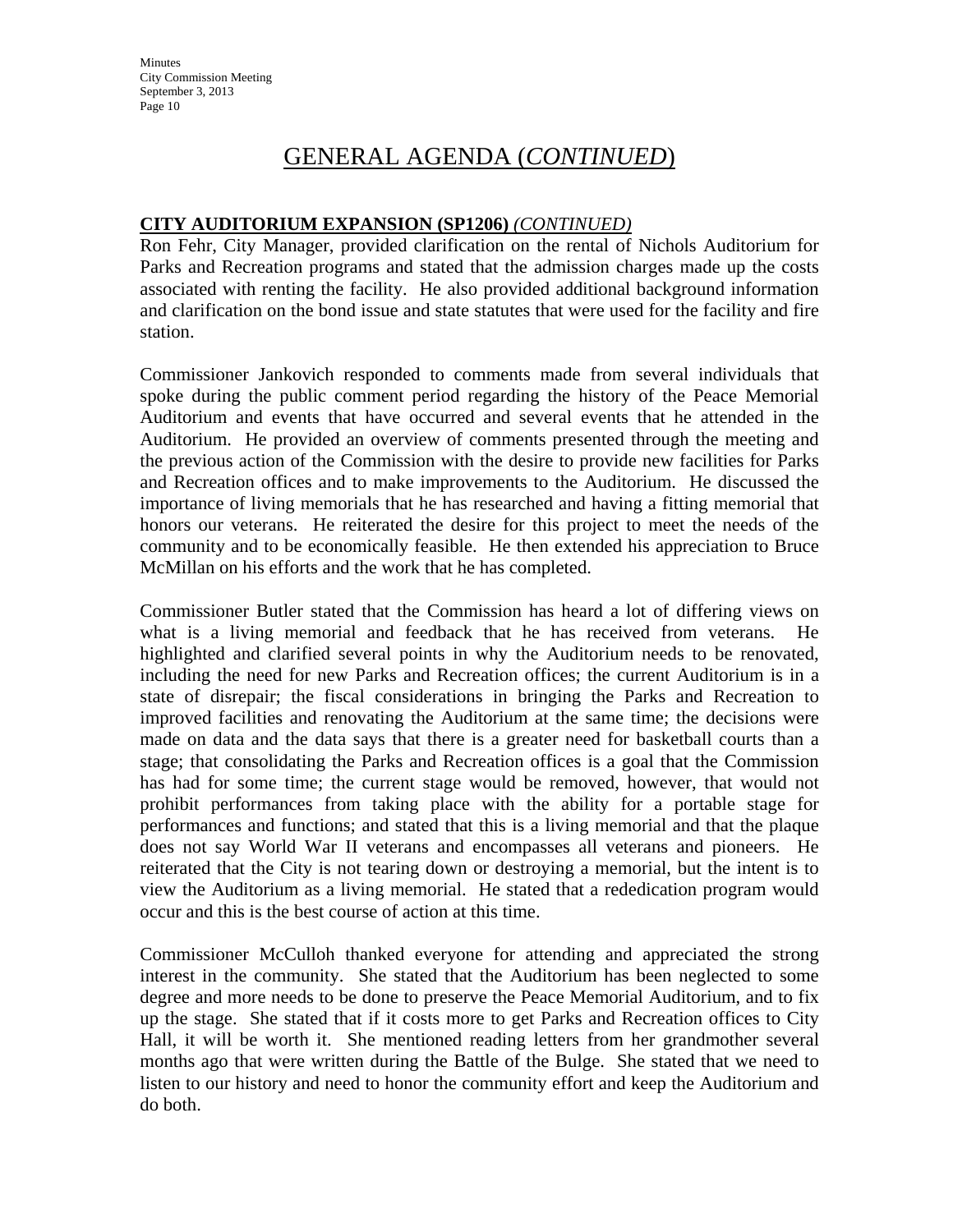**Minutes** City Commission Meeting September 3, 2013 Page 11

## GENERAL AGENDA (*CONTINUED*)

#### **CITY AUDITORIUM EXPANSION (SP1206)** *(CONTINUED)*

Commissioner Reddi thanked everyone for attending and stated that she works with military children and their families as an elementary teacher with USD 383. She provided additional information on the item and stated that we have professionals partnering with Fort Riley and added that USD 383, Kansas State University, and the Manhattan Area Chamber of Commerce have excellent relationships with the military community. She stated that the Historic Resources Board has provided the Commission with its recommendation and that she wanted to look at alternatives that would bring the Parks and Recreation offices into City Hall and to see what can be done with the stage without burdening the taxpayers. She reiterated her appreciation to those that spoke tonight and said that it is with good intentions to do what is in the best interests of the community.

Mayor Matta appreciated the views expressed and extended apologies to Architect Bruce McMillan for what he has been through and for some of the comments made earlier in the meeting. He provided additional information on the item and stated the different opinions and interpretations expressed. He reiterated the language on the plaques of the Peace Memorial Auditorium and stated that this is not what is indicated on the signs around town in regards to a World War II memorial. He stated that the original decision the Commission made on this item was a good decision, provided the best use of the facility, and was the best decision economically. He reiterated that the memorial will not be destroyed and will be a better and more recognizable memorial than it has been in the past.

After discussion and comments from the Commission, Commissioner Butler moved to continue with Bruce McMillan Architects, of Manhattan, Kansas, to complete the final design of the City Auditorium Renovation as previously approved by the City Commission. Mayor Matta seconded the motion. On a roll call vote, motion failed 3-2, with Commissioners McCulloh, Reddi, and Jankovich voting against the motion.

Commissioner McCulloh moved to direct the architect of the Parks and Recreation Expansion project to study alternatives, including renovating the Peace Memorial stage and auditorium, as well as adding on to City Hall with Parks and Recreation offices, in a way that takes into account the historic elements of the facility, before the completion of the design phase of the project. Commissioner Reddi seconded the motion.

After discussion and comments from the Commission, Commissioner Jankovich suggested an amendment to the motion to include keeping in mind the fiscal side on what is proposed and asked to bring back and look at the addition and auditorium alternatives that the Commission initially looked at.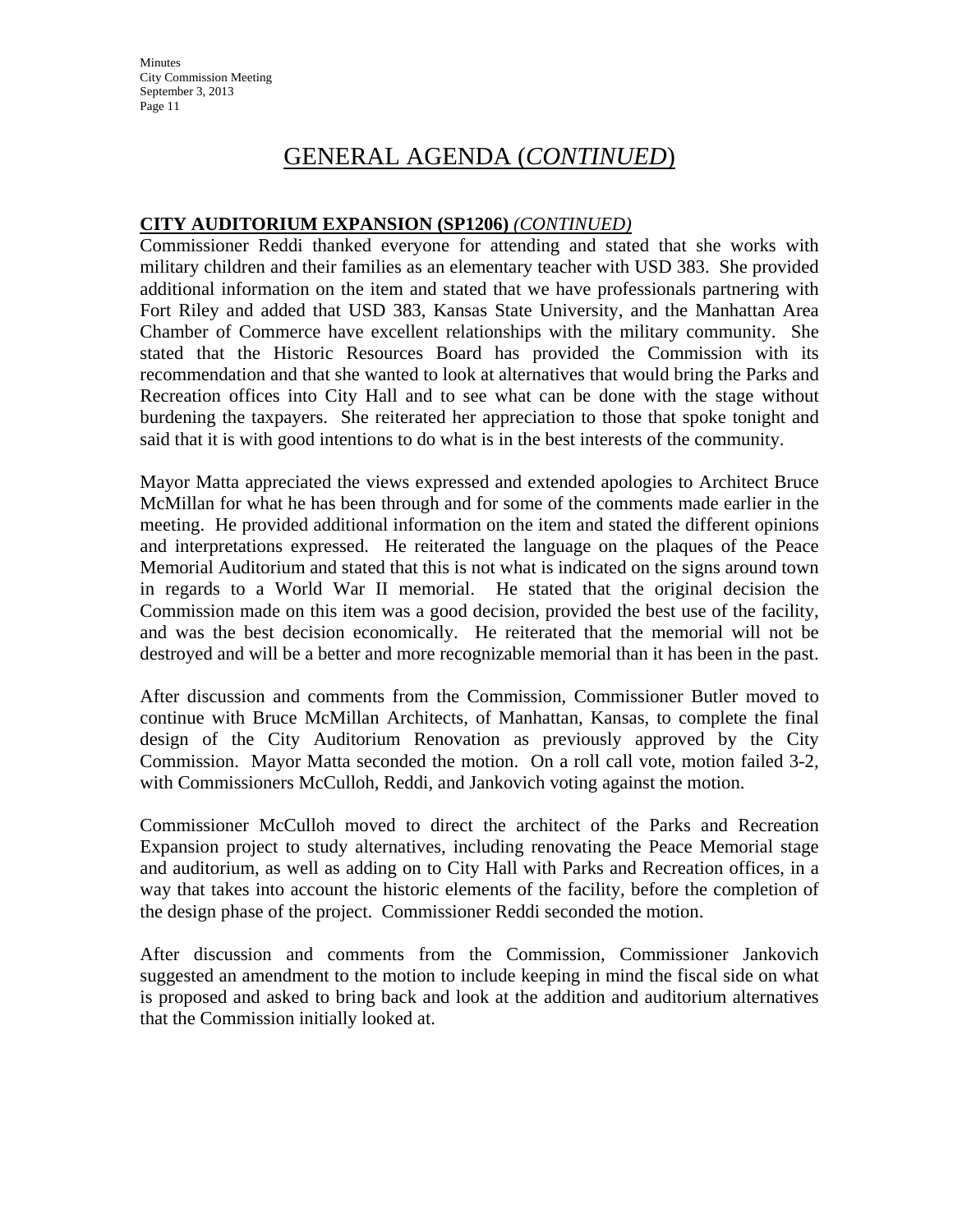Minutes City Commission Meeting September 3, 2013 Page 12

## **GENERAL AGENDA (CONTINUED)**

#### **CITY AUDITORIUM EXPANSION (SP1206) (CONTINUED)**

After further discussion, Commissioner Butler stated that if more information is being put together on this item, he also wanted to know how much the Depot is actually costing the Manhattan taxpayer. He asked for information on the costs of the pedestrian underpass, foundation repairs, and the data associated with all the expenses to renovate the Depot.

After additional discussion and comments from the Commission, Commissioner McCulloh stated that the motion as it stands is to direct the architect to study alternatives and is adequate to address the concerns expressed. She said that the Commission has heard from people that want the stage to stay and that it will look at the plans and see what other things can be done. She commented that there are tax burdens associated with this project, but Manhattan is a community and it comes together as a community and support each other with projects that enhances the community. She then requested and moved that the question be called. Commissioner Jankovich seconded the motion. On roll call vote, motion carried 5-0.

Commissioner Jankovich stated that he supported the motion with the understanding the Commission is looking at keeping the fiscal side in focus.

On a roll call vote of the motion, the motion carried 3-2, with Mayor Matta and Commissioner Butler voting against the motion.

Mayor Matta stated hopefully it will not take nine years for the Commission to figure this out.

#### **ADJOURNMENT**

At 10:30 p.m., the Commission adjourned.

MMC, City Clerk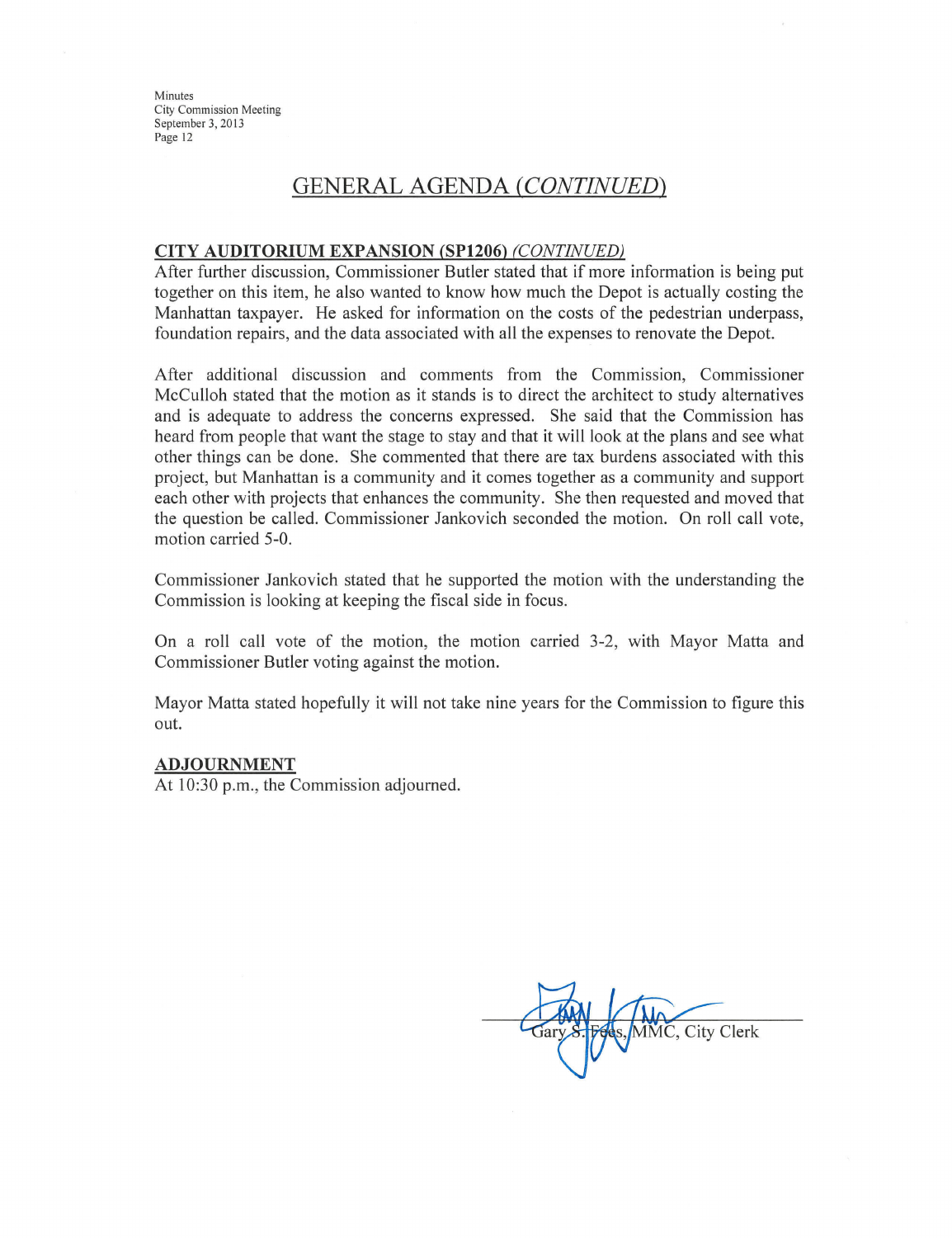#### **STAFF REPORT**

**APPLICATION:** The application is a request to rezone two tracts of land generally located northeast of the intersection of Bluemont Avenue and N. 4<sup>th</sup> Street roundabout. *(Note: A separate application was submitted by the applicant to Concurrent Plat two service commercial lots for the proposed MCD Addition. Proposed Lot 1 is for a relocated McDonald's drive in restaurant fronting on N. 4<sup>th</sup> Street, and proposed Lot 2 is for a future service commercial lot fronting generally southwest of the Vattier Street and N. 3rd Street intersection. Tracts 1 and 2, which are are described in this rezoning staff report, are within the proposed MCD Addition.)* 

**FROM:** R-2, Two-Family Residential District; and, R-2, Two-Family Residential District with TNO, Traditional Neighborhood Overlay District.

**TO:** C-5, Highway Service Commercial District.

**APPLICANT'S NAME AND ADDRESS:** The applicant is McDonalds USA LLC (Howard Johnson), 10801 Mastin Blvd., Overland Park, KS 66210 *(application documents attached.)*

**OWNERS' NAMES, LEGAL OWNERSHIP TO BE REZONED, AND ADDRESSES:** The owners are:

- McDonald's Corporation, a Delaware Corporation (existing Lots 15 and 16, Ward 3), 10801 Mastin Blvd. Suite 400, Overland Park, KS 66210.
- Mark A. Stremel, Trustee of the AMS Real Estate Trust under agreement dated March 4, 2003 (existing Lot 7, Ward 3); 3630 Marlatt Avenue, Manhattan, KS 66503.
- AMS Real Estate Trust under agreement dated March 4, 2003 (existing Lot 8 and East ½ Lot 9, Ward 3), 3630 Marlatt Avenue, Manhattan, KS 66503.
- Clark E. Linders (existing West  $\frac{1}{2}$  Lot 9 and part of Lot 10, Ward 3), 3630 Marlatt Avenue, Manhattan, KS 66503.
- Clark E. Linders and Christy E. Linders (existing Lots 17 and 18, Ward 3), 3630 Marlatt Avenue, Manhattan, KS 66503.
- City of Manhattan (western portion of the public alley right-of-way), 1101 Poyntz Avenue, Manhattan KS 66502.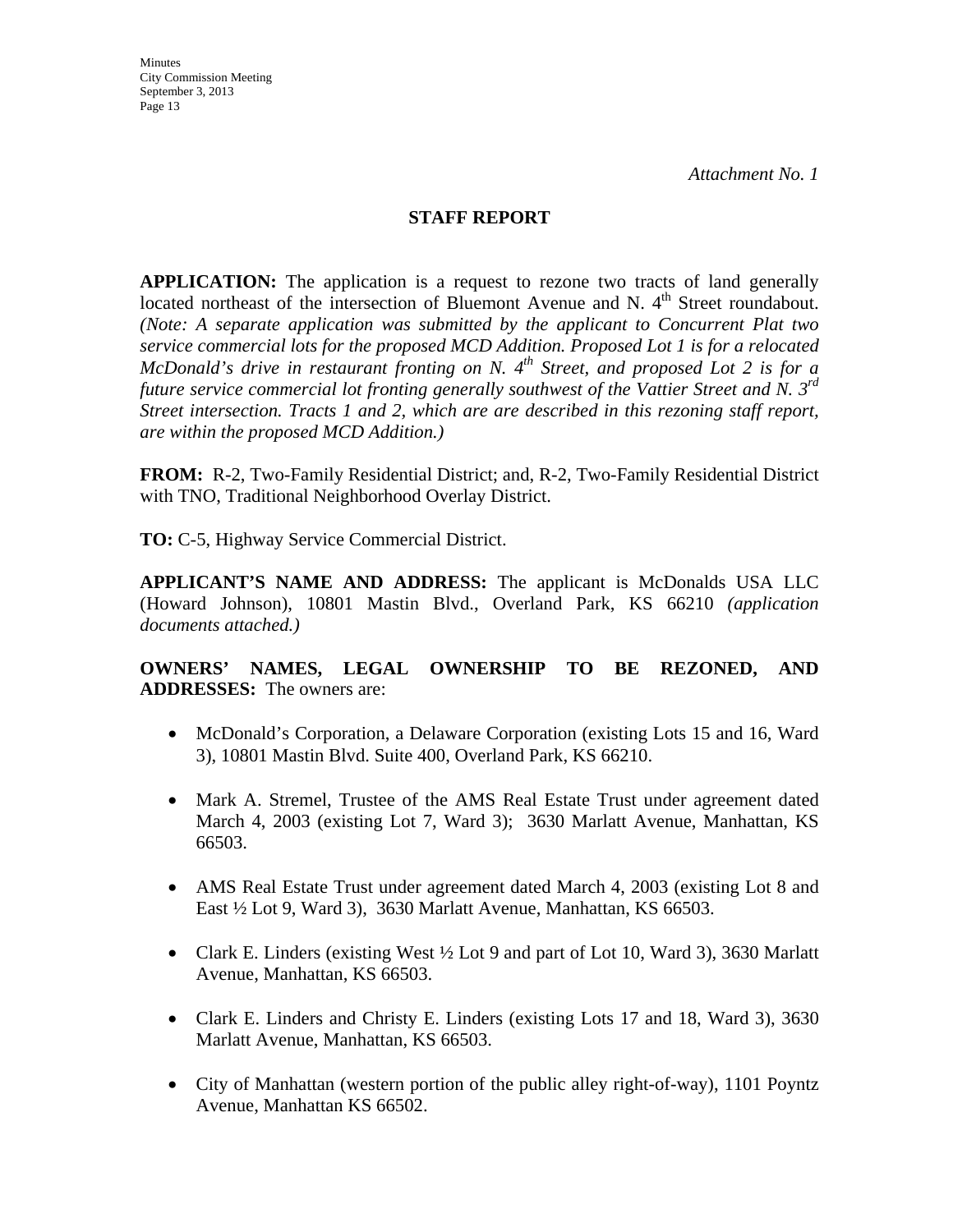**LEGAL DESCRIPTIONS:** The two tracts of land to be rezoned consist of Tract 1 and Tract 2.

#### Tract 1: legal description of property to be rezoned from R-2 to C-5

All of Lots 15 and 16 in Ward 3, City of Manhattan, Riley County, Kansas, as shown on the recorded plat thereof.

### ALSO DESCRIBED AS:

Beginning at the Northeast corner of said Lot 15; thence South 0°00'11" East, 150 feet (plat), 150.17 feet (measured) to the Southeast corner of said Lot 15; thence South 89°48'13" West, 100 feet (plat), 100.32 feet (measured) along the South line of said Lots 15 and 16 to the Southwest corner of said Lot 16; thence North 0°00'11" West, 150 feet (plat), 150.17 feet (measured) along the West line of said Lot 16 to the Northwest corner thereof; thence North 89°48'13" East, 100 feet (plat), 100.32 feet (measured) along the North line of said Lots 16 and 15 to the point of beginning.

#### Tract 2: legal description of property to be rezoned from R-2/TNO to C-5

All of Lots 7, 8, 9, 10, 17 and 18 in Ward 3, City of Manhattan, Riley County, Kansas, including the 15' wide alley adjacent to said Lots as shown on the recorded plat thereof, EXCEPT: That part of Lots 9 and 10 conveyed to the City of Manhattan, Kansas, in Deed Book 838, Page 6332.

### ALSO DESCRIBED AS:

Beginning at the Northeast corner of said Lot 17; thence South  $0^{\circ}00'11''$  East, 150 feet (plat), 150.17 feet (measured) to the Southwest corner of said Lot 17; thence North 89°48'13" East, 100 feet (plat), 100.32 feet (measured) along the South line of Lots 16 and 15 to the Southeast corner of said Lot 15; thence South 0°00'11" East, 165 feet (plat), 165.17 feet (measured) along the East line of said Lot 7 to the Southeast corner thereof; thence South 89°14'38" West, 125.52 feet along the South line of said Lots 7, 8 and 9 to a point on the Northerly right of way of Bluemont Avenue as described in Warranty Deed recorded in Book 838, Page 6332; thence North 0°02'46" East, 9.57 feet along said right of way; thence North 70°17'37" West, 20.37 feet along said right of way; thence North 44°46'18" West, 31.89 feet along said right of way; thence North 30°38'30" West, 31.89 feet along said right of way; thence North 15°47'22" West, 24.03 feet along said North right of way; thence South 89°48'13" West, 9.51 feet to a point on the East right of way of North  $4<sup>th</sup>$  Street; thence North 0°01'35" West, 60.32 feet along said East right of way to a point on the North line of said Lot 10; thence South 89°48'13" West, 1.21 feet to a point representing the former Northwest corner of said Lot 10; thence North 0°00'11" West,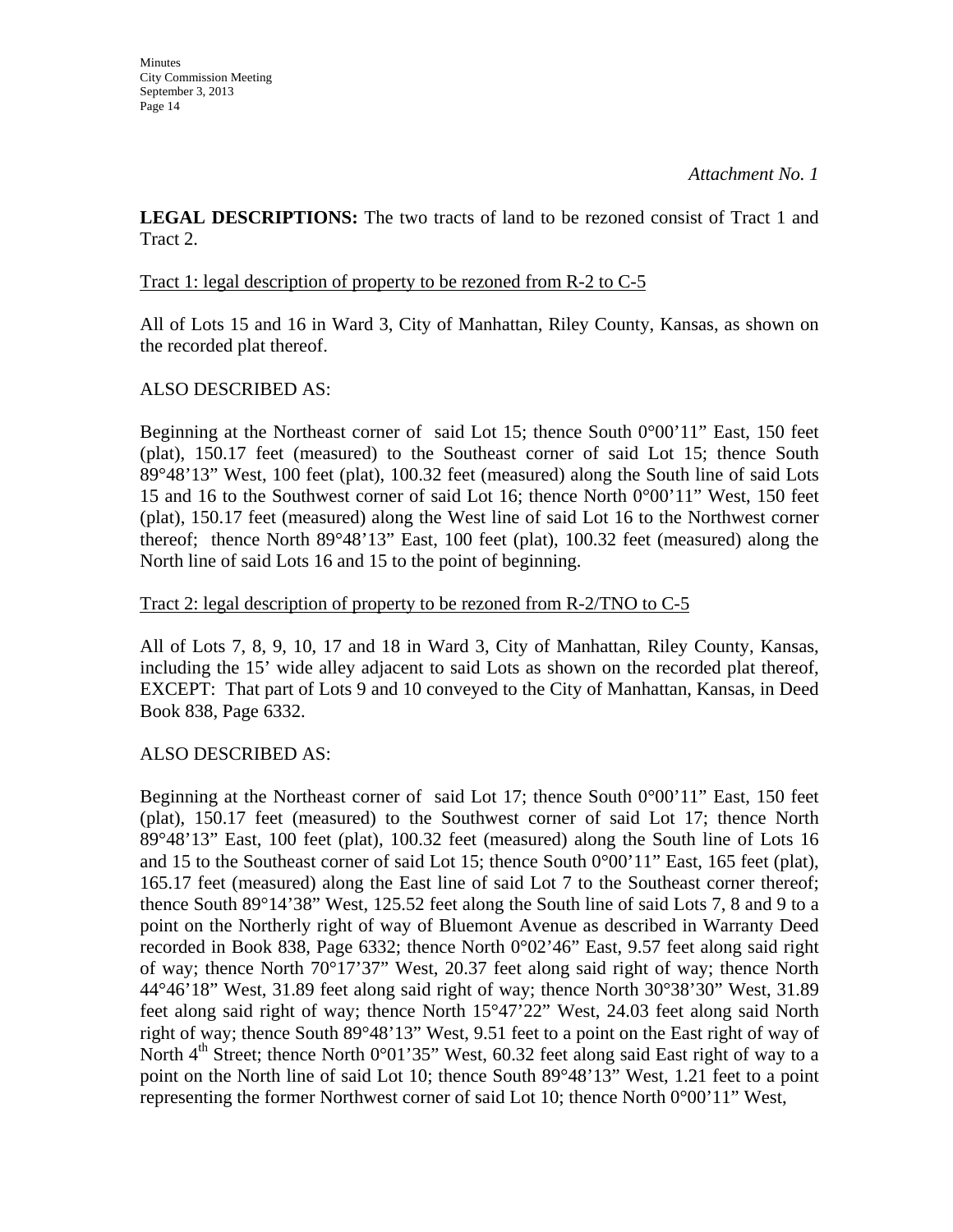165 feet (plat), 165.17 feet (measured) to the Northwest corner of said Lot 18; thence North 89°48'13" East, 100 feet (plat), 100.31 feet (measured) to the point of beginning.  $C-5$ .

**LOCATION:** Tracts 1 and 2 are generally located in the western part of the 300 Block of Bluemont Avenue, for that part of the 300 Block, which is north of Bluemont Avenue, south of Vattier Street, and east of N.  $4<sup>th</sup>$  Street.

## **AREA:**

Tract 1: The area is approximately 15,000 square feet, 0.344 acres.

Tract 2: The area is approximately 44,913 square feet, 1.03 acres.

## **DATE OF NEIGHBORHOOD MEETING:** April 25, 2013.

**DATE OF PUBLIC NOTICE PUBLICATION:** Monday, July 15, 2013.

### **DATE OF PUBLIC HEARING: PLANNING BOARD:** Monday, August 5, 2013. **CITY COMMISSION:** Tuesday, August, 20, 2013.

## **THIRTEEN MATTERS TO BE CONSIDERED WHEN REZONING**

## **1. EXISTING USE:**

Tract 1

Tract 1 consists of Lots 15 and 16, which are zoned R-2 District, and located on the north side of the 15 foot wide public alley right-of-way.

The western rear portion of the existing McDonald's restaurant, order lane, menu board, and off-street parking are on Lot 15. Off-street parking, entrance and exit driveway off Vattier Street, six foot tall wood screening fence, and screened trash enclosure, are on Lot 16.

## Tract 2

Tract 2 consists of platted lots described above and the western public alley right-of-way being approximately 200 feet in length by 15 feet in width adjoining Lots 15-18 on the north side of the alley and Lots 7-10 on the south side of the alley.

Lots 7, 9, and 10 are vacant lots.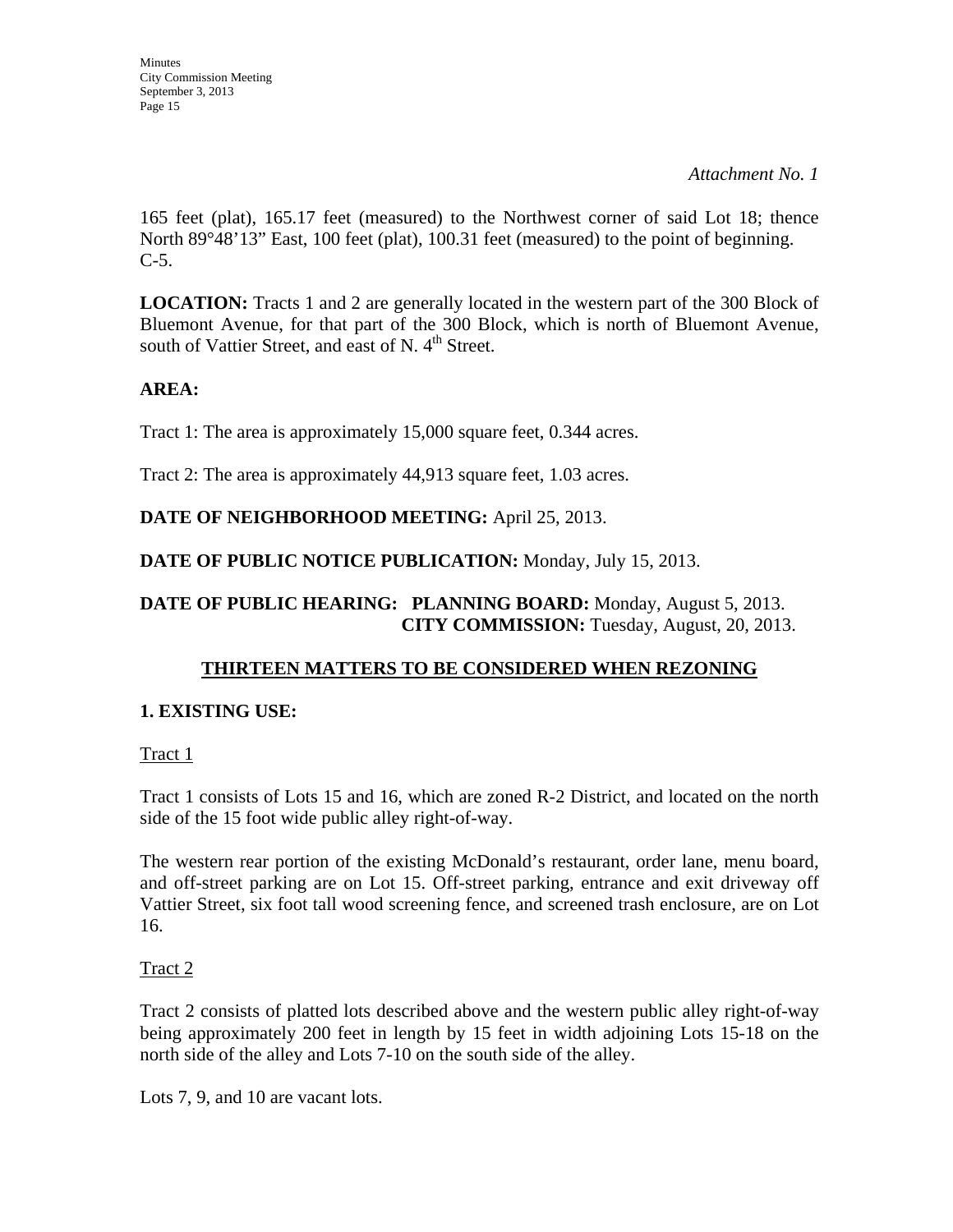Lot 8 has a detached garage in the north part of the lot and a partial building foundation in the south part.

On the South 80 feet of Lots 17 and 18 is a vacant four-family dwelling unit fronting on N.  $4<sup>th</sup>$  Street, with concrete off-street parking area and two detached garages in the east part of the site.

On the North 70 feet of Lots 17 and 18 is a detached garage on the east side of the lots.

**2. PHYSICAL AND ENVIRONMENTAL CHARACTERISTICS:** The combined rezoning tracts are flat with storm drainage to the existing streets and public alley, part of which drains to an existing catch basin at the intersection of N.  $4<sup>th</sup>$  Street and Bluemont Avenue, and part to a storm sewer inlet on the west side of N.  $3<sup>rd</sup>$  Street, north of Kearney Street and N. 3<sup>rd</sup> Street intersection.

Tract 1 lots are urban service commercial development, asphalt parking lot, building and minimal green space.

Tract 2 lots are largely grass covered sites with scattered large mature trees, several existing structures and paved areas.

The public alley right-of-way is paved with concrete, which is in good condition.

Tracts 1 and 2 are in Zone X, 0.2% annual chance floodplain (commonly called the 500 year floodplain), an area that is not regulated by the Manhattan Zoning Regulations, Article X, Flood Plain Regulations. The proposed Preliminary Floodplain maps designate the area Zone X, area protected by levee, 0.2% annual chance floodplain, which will not be regulated for development purposes.

## **3. SURROUNDING LAND USE AND ZONING:**

 **NORTH:** Vattier Street, vacant service commercial buildings, service commercial buildings along N. 3<sup>rd</sup> Street, single-family dwellings, and a vacant residential lot; C-5 District and R-1, Single-Family Residential District with TNO District**.**

**SOUTH:** Bluemont Avenue, drug store with drive-up window, commercial shopping center; PUD, Planned Unit Development.

**EAST:** Auto service business, vacant convenience store, N. 3<sup>rd</sup> Street, drive-in restaurant, and Tuttle Creek Boulevard: C-5 District.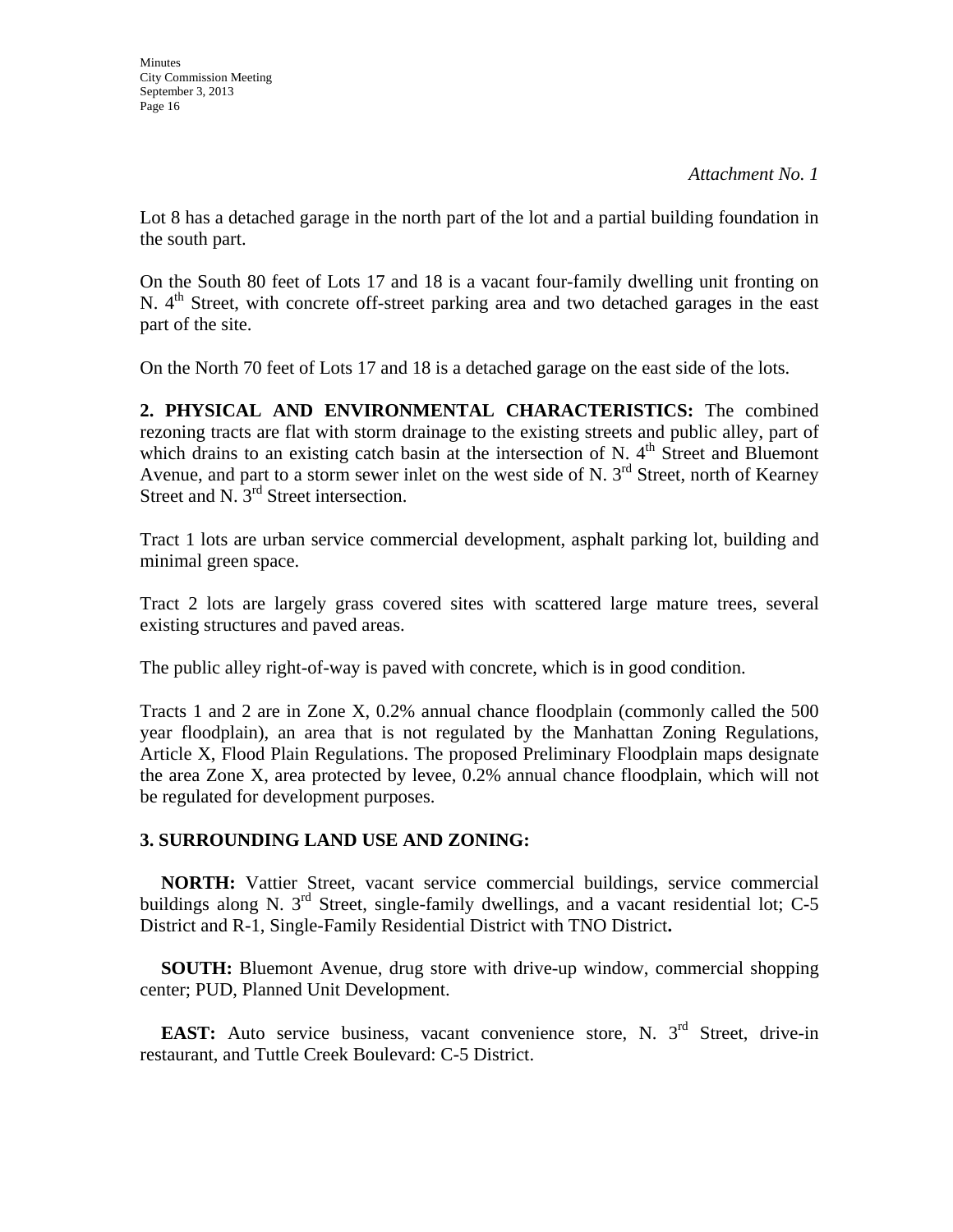**WEST:** N. 4<sup>th</sup> Street, single-family and two-family residential dwellings, church, and residential building used by Manhattan Parks and Recreation Department; R-1 District with TNO and with R-2 with TNO.

**4. GENERAL NEIGHBORHOOD CHARACTER:** The general character of the neighborhood in which Tracts 1 and 2 are located ranges from commercial areas consisting of a shopping center to the south, and highway service commercial uses, consisting of auto related services and rental of trailers, convenience store, and drive-in restaurants, to the east and northeast along N.  $3<sup>rd</sup>$  Street. A neighborhood generally characterized as low density residential with a mix of single-family and two-family dwellings, and a church, is located to the northwest, west, and southwest. The general character of the area to be rezoned along Bluemont Avenue between N.  $3<sup>rd</sup>$  Street and N.  $4<sup>th</sup>$  Street is commercial. The general character of the area to be rezoned along Vattier Street, N.  $3<sup>rd</sup>$  Street and N.  $4<sup>th</sup>$  Street is residential and service commercial.

Tracts 1 and 2 are at major street intersection which has redeveloped areas (north redevelopment area and south redevelopment area) east of N.  $4<sup>th</sup>$  and S.  $4<sup>th</sup>$  Streets extending from Bluemont Avenue to Ft. Riley Boulevard. The general character of the neighborhood north of Bluemont Avenue and east of N.  $4<sup>th</sup>$  Street will continue to redevelop.

**5. SUITABILITY OF SITE FOR USES UNDER CURRENT ZONING:** Under the current legal ownerships, all of the lots, except for Lots 15 and 16, are suitable in terms of meeting minimum lots size requirements for R-2 new construction. Lots 15 and 16 are not suitable for R-2 uses as the two lots are part of the existing McDonald's drive-in restaurant and have been since the early 1974 when the drive-in restaurant was built. The nature of the existing 300 block of Bluemont Avenue between Vattier Street on the north, Bluemont Avenue on the south, N.  $3^{rd}$  Street on the east, and N.  $4^{th}$  Street on the west does not lend itself to residential development due to the evolving commercialization of the intersection or its expected future commercialization with the extension of McCall Road. Service commercial has been part of the neighborhood for many years including drive-in restaurants and other highway service commercial uses.

**6. COMPATIBILITY OF PROPOSED DISTRICT WITH NEARBY PROPERTIES AND EXTENT TO WHICH IT MAY HAVE DETRIMENTAL AFFECTS:** An increase in light, noise and traffic can be expected but should not be inconsistent with the existing general urban character in the neighborhood. Tracts 1 and 2 are located along or nearby two commercial corridors, Bluemont Avenue and N.  $3<sup>rd</sup>$  Street. East to west local streets, including and Vattier Street, located north of Bluemont between N.  $3<sup>rd</sup>$  Street and N. 4<sup>th</sup> Street have functioned, as do many east west local streets, as traffic routes to service commercial uses on N.  $3<sup>rd</sup>$  Street. Traffic to the existing McDonald's restaurant uses both N.  $3<sup>rd</sup>$  Street for access, as well as N.  $4<sup>th</sup>$  Street and Vattier Street.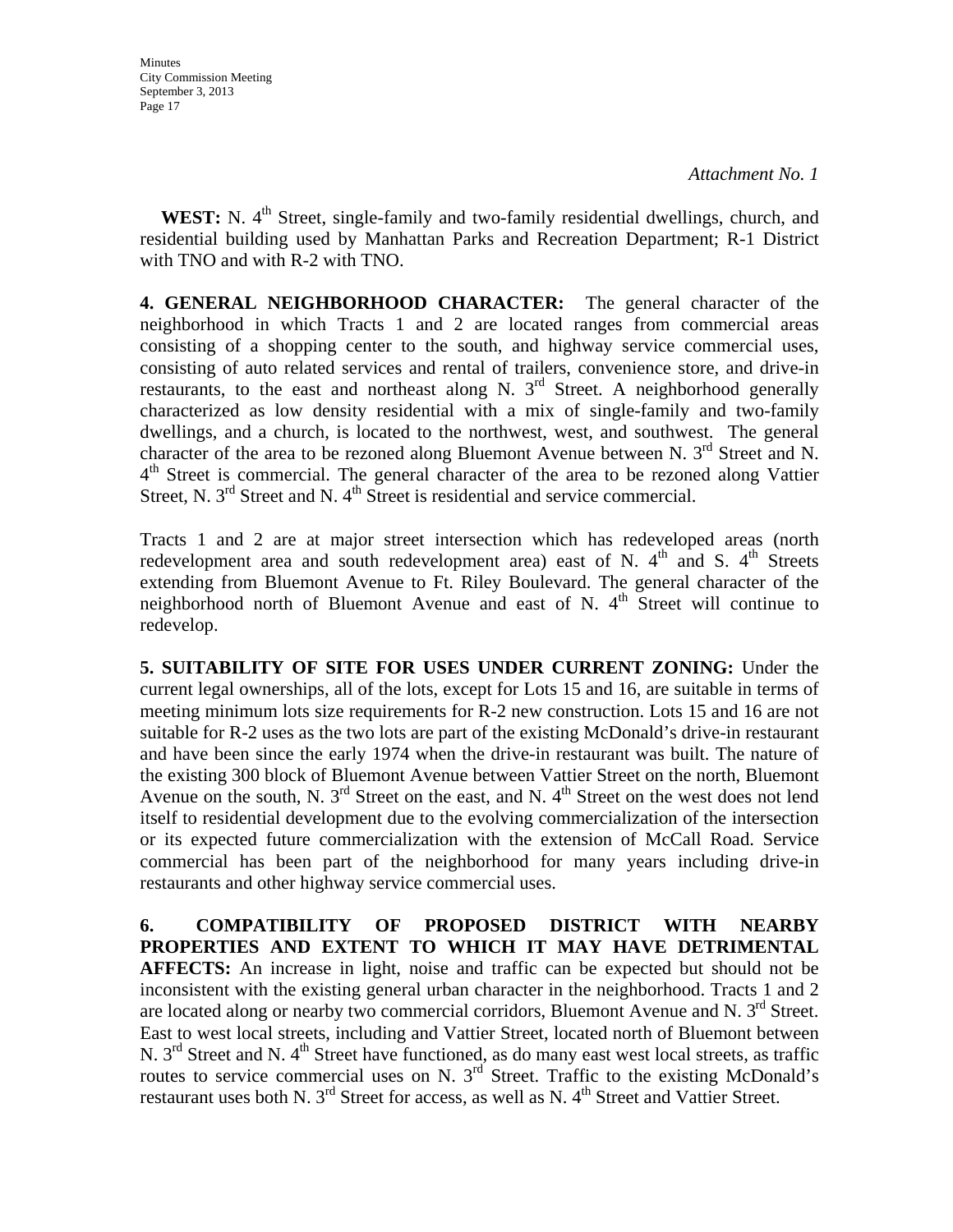Access will rely on N.  $4<sup>th</sup>$  Street with other abutting streets continuing to accommodate the overall established access with the expanded proposed service commercial neighborhood.

**7. CONFORMANCE WITH COMPREHENSIVE PLAN:** Tracts 1 and 2 are shown on the Downtown Core Neighborhoods Future Land Use Plan of the Comprehensive Plan as Residential Low/Medium Density (RLM). Policies from the Comprehensive Plan are noted in italics.

Policy statement RLM 1: Characteristics in the Comprehensive Plan describe uses which may be found in low density neighborhoods,

*The Residential Low/Medium Density designation incorporates a range of single-family, single-family attached, duplex, and town homes, and in appropriate cases include complementary neighborhood-scale supporting land uses, such as retail, service commercial, and office uses in a planned neighborhood setting, provided they conform with the policies on Neighborhood Commercial Centers. Small-scale multiple-family buildings and condominiums may be permissible as part of a planned unit development, or special mixed-use district, provided open space requirements are adequate to stay within desired densities.* 

The rezoning tracts are adjacent or nearby C-5, Highway Service Commercial District neighborhood located along both sides of N. 3<sup>rd</sup> Street, north of Bluemont Avenue. The Comprehensive Plan shows this area as Community Commercial (CC). Policy statements regarding CC, which may be implemented by the proposed C-5 District, follow:

## *Community Commercial (CC)*

## CC 1: Characteristics

*Community Commercial Centers provide a mix of retail and commercial services in a concentrated and unified setting that serves the local community and may also provide a limited draw for the surrounding region. These centers are typically anchored by a larger national chain, between 120,000 and 250,000 square feet, which may provide sales of a variety of general merchandise, grocery, apparel, appliances, hardware, lumber, and other household goods. Centers may also be anchored by smaller uses, such as a grocery store, and may include a variety of smaller, complementary uses, such as restaurants, specialty stores (such as books, furniture, computers, audio, office supplies, or clothing stores), professional offices and health services. The concentrated, unified design of a community commercial center allows it to meet a variety of community needs in a "onestop shop" setting, minimizing the need for multiple vehicle trips to various commercial areas around the community. Although some single use highway-oriented commercial activities will continue to occur in some areas, this pattern of development is generally not encouraged.*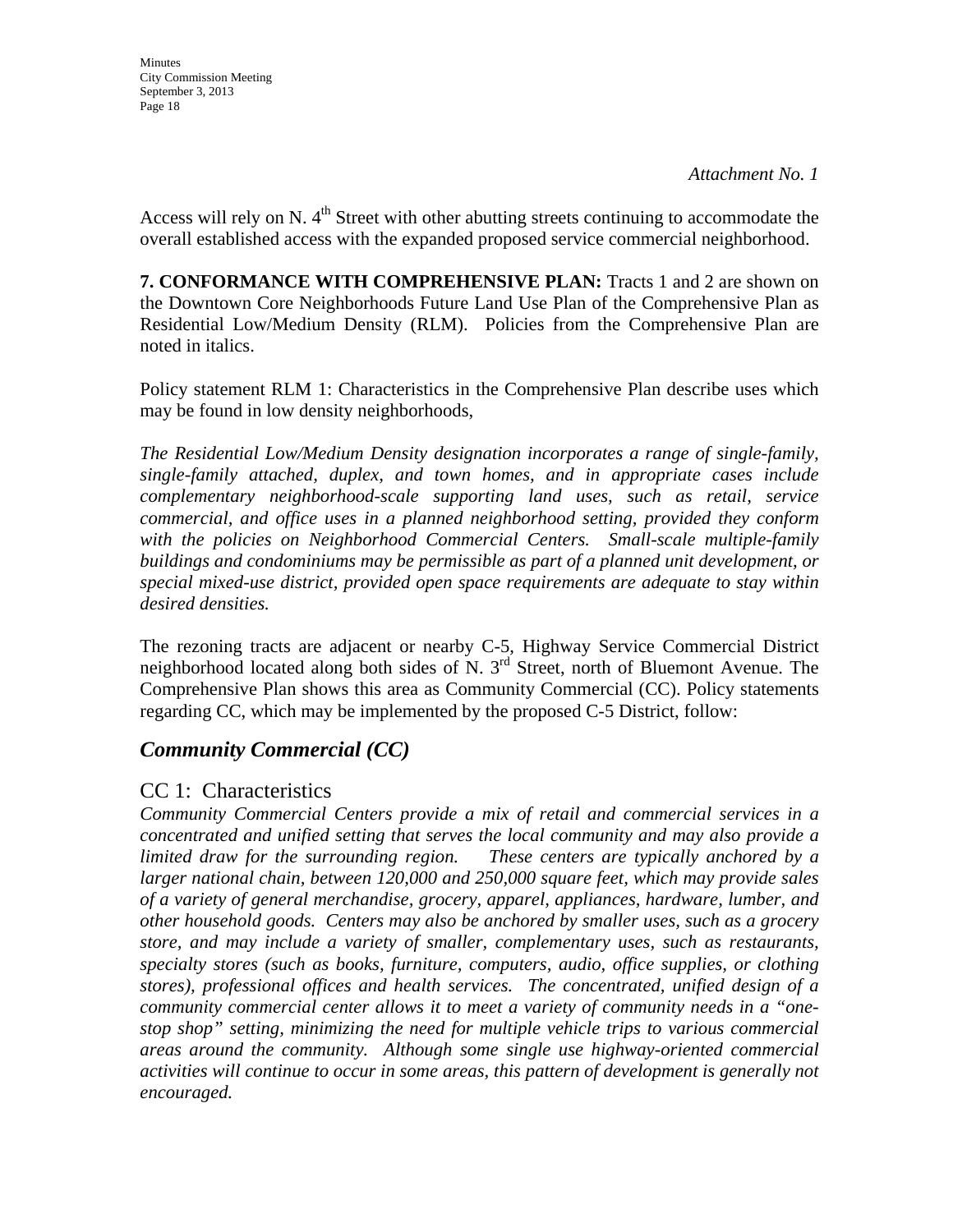## CC 2: Location

*Community Commercial Centers should be located at the intersection of one or more major arterial streets. They may be located adjacent to urban residential neighborhoods and may occur along major highway corridors as existing uses become obsolete and are phased out and redeveloped over time. Large footprint retail buildings (often known as "big-box" stores) shall only be permitted in areas of the City where adequate access and services can be provided.* 

## CC 8: Circulation and Access

*Clear, direct pedestrian connections should be provided through parking areas to building entrances and to surrounding neighborhoods or streets. Integrate main entrances or driveways with the surrounding street network to provide clear connections between uses for vehicles, pedestrians, and bicycles.* 

### **Staff Analysis**

Characteristics of Community Commercial (CC)

### CC1: Characteristics

This policy envision a larger scale commercial neighborhood, but as noted in the policy statement, some single use highway service activities may still occur, but are not generally encouraged. Tracts 1 and 2, as part of the proposed MCD Addition, are within and adjoin a commercial neighborhood developed with single use activities. The Comprehensive Plan reflects the single use nature of the area along  $\overline{N}$ . 3<sup>rd</sup> Street, which includes the single use site for the existing McDonald's restaurant with frontages on Bluemont Avenue, N. 3rd Street and Vattier Street.

Location of Community Commercial (CC)

## CC2: Location

*Community Commercial Centers should be located at the intersection of one or more major arterial streets. They may be located adjacent to urban residential neighborhoods and may occur along major highway corridors as existing uses become obsolete and are phased out and redeveloped over time.* 

Single use sites along N.  $3<sup>rd</sup>$  Street are accessed from that street, which is classified a collector. The existing McDonald's restaurant also fronts with an exit only onto Bluemont Avenue, an arterial street, and a curb cut on Vattier Street, classified a local street.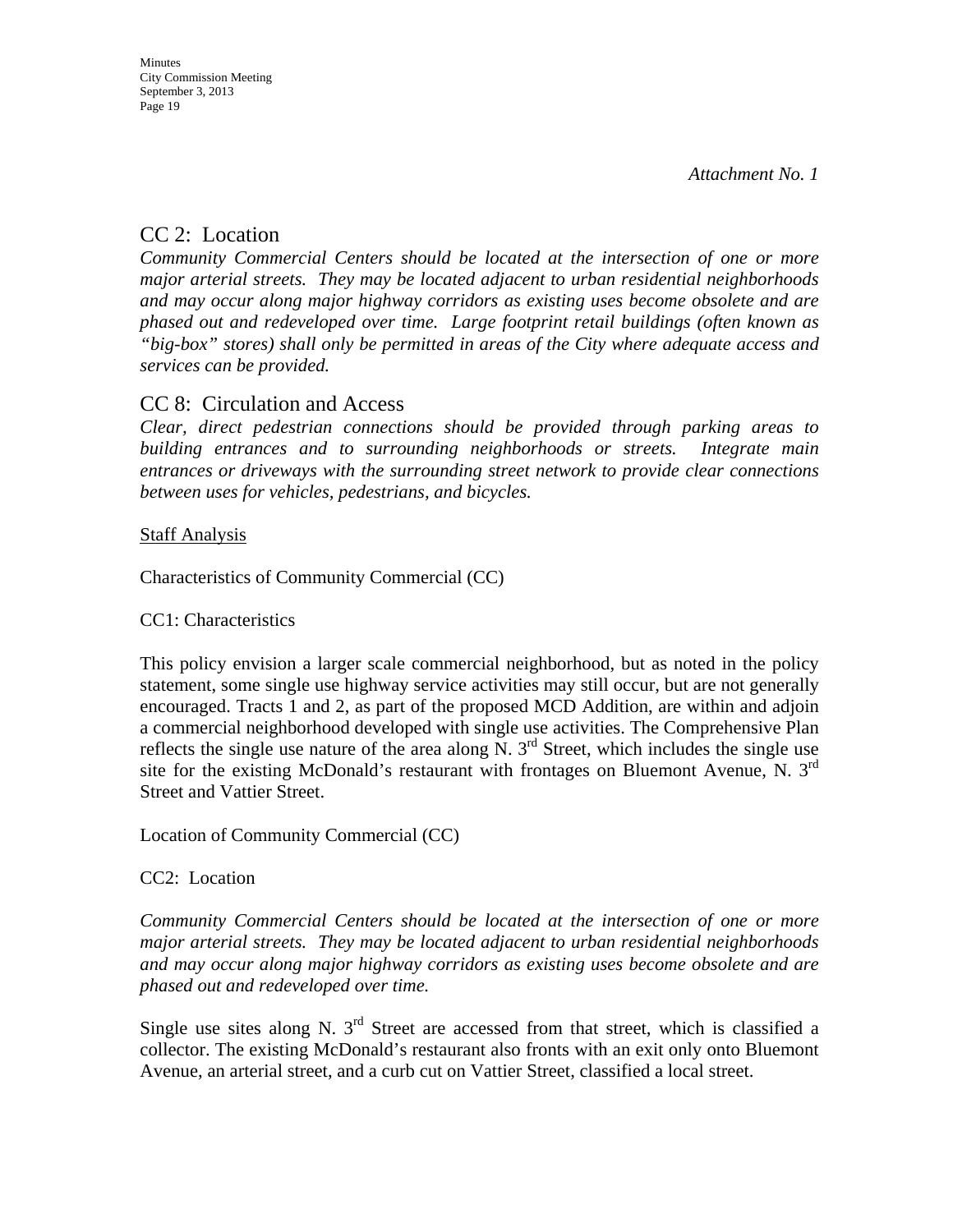The proposed rezonings are adjacent to an urban neighborhood setting and commercial corridor. The neighborhood south of Tracts 1 and 2 along Bluemont Avenue between N.  $3<sup>rd</sup>$  Street and N. 4<sup>th</sup> Street is commercial. The neighborhood along the north side of the street is partially service commercial. Expanding the service commercial neighborhood westerly to the N.  $4<sup>th</sup>$  Street and Bluemont intersection is consistent with the commercial nature of the Bluemont corridor between N.  $3<sup>rd</sup>$  Street and N.  $4<sup>th</sup>$  Street, and the expected extension of McCall Road west and south to Bluemont Avenue and N.  $4<sup>th</sup>$  Street intersection.

## CC 8: Circulation and Access

Sidewalks and access points are or will be provided for vehicular and pedestrian access from the surrounding street network.

The proposed rezoning of Tracts 1 and 2 are in general conformance with Community Commercial policies of the Comprehensive Plan.

### **8. ZONING HISTORY AND LENGTH OF TIME VACANT AS ZONED:**

1926 - A, First Dwelling House District.

- 1940 B, Second Dwelling House District
- 1962 A, Single and Two Family Dwelling District
- 1969 R-2 District
- 2004 TNO District added to R-2

Tract 1

The improvements on Tract 1 were constructed with the existing McDonald's restaurant in 1974.

### Tract 2

Existing residential structures on Bluemont Avenue and the southwest corner of Vattier Street and N. 4<sup>th</sup> Street were moved to other locations inside and outside the City in the timeframe 2011-2012.

The existing four-family residential dwelling unit located north of the alley at 822 N.  $4<sup>th</sup>$ Street was constructed in 1965.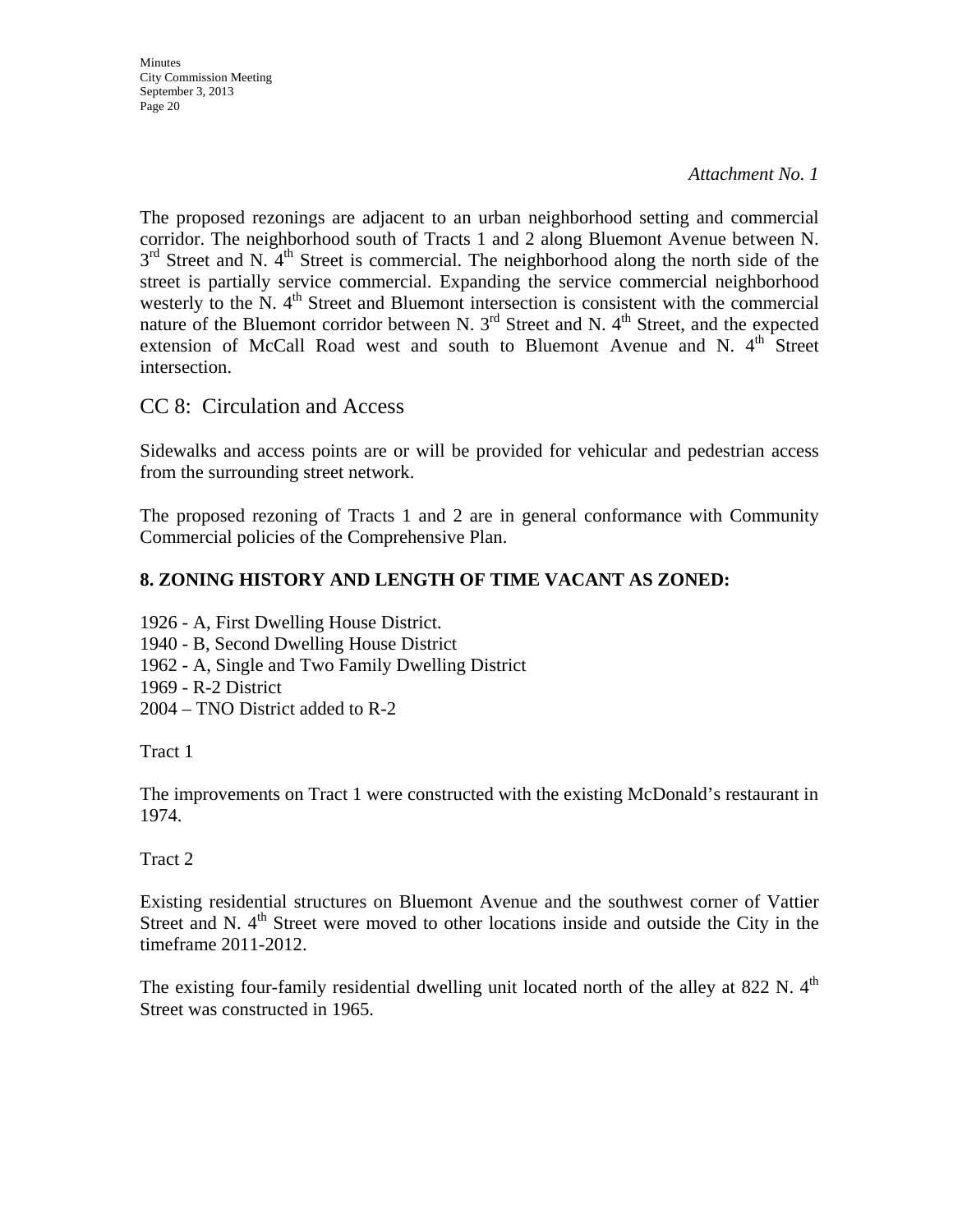#### **9. CONSISTENCY WITH INTENT AND PURPOSE OF THE ZONING ORDINANCE:**

The intent and purpose of the Zoning Regulations is to protect the public health, safety, and general welfare; regulate the use of land and buildings within zoning districts to assure compatibility; and to protect property values.

The C-5, Highway Service Commercial District (*regulations attached*) is designed to provide for businesses offering accommodations, supplies, or services to motorists, and for certain specialized activities which require access to major streets and highways.

The proposed rezoning of Tracts 1 and 2 will expand the existing C-5 District consistent with the intent of regulations.

- **10. RELATIVE GAIN TO THE PUBLIC HEALTH, SAFETY AND WELFARE THAT DENIAL OF THE REQUEST WOULD ACCOMPLISH, COMPARED WITH THE HARDSHIP IMPOSED UPON THE APPLICANT:** There does not appear to be an adverse impact on the public health, safety and general welfare the rezonings will create. Adequate public facilities are generally available to serve Tracts 1 and 2. Dedication of right-of-way on the east side of N.  $4<sup>th</sup>$  Street associated with Lot 1 of the proposed MCD Addition, as well as street improvements in the Bluemont Avenue right-of-way associated with the proposed MCD Addition, will be a gain to the public. It may be a hardship on the applicant if the rezoning is denied as no adverse affect on the public is anticipated.
- **11. ADEQUACY OF PUBLIC FACILITIES AND SERVICES:** Adequate public sewer and water facilities and services are available to serve Tracts 1 and 2. Right-of-way for the future extension of McCall Road will be dedicated on the east side of N.  $4<sup>th</sup>$  Street with the proposed Final Plat of the MCD Addition, which will save public costs that may have otherwise been expected with acquisition to accommodate necessary right-ofway. Street improvements in the Bluemont Avenue right-of-way will be provided to control turning movements from a proposed entrance only exit only associated with the proposed restaurant on Lot 1.

## **12. OTHER APPLICABLE FACTORS:** None.

**13. STAFF COMMENTS:** City Administration recommends approval of the proposed rezoning of Tract 1 from R-2, Two-Family Residential District, and Tract 2 from R-2, Two-Family Residential District with TNO, Traditional Neighborhood Overlay District, both Tract 1 and Tract 2 to C-5, Highway Service Commercial District, based on the findings in the Staff Report.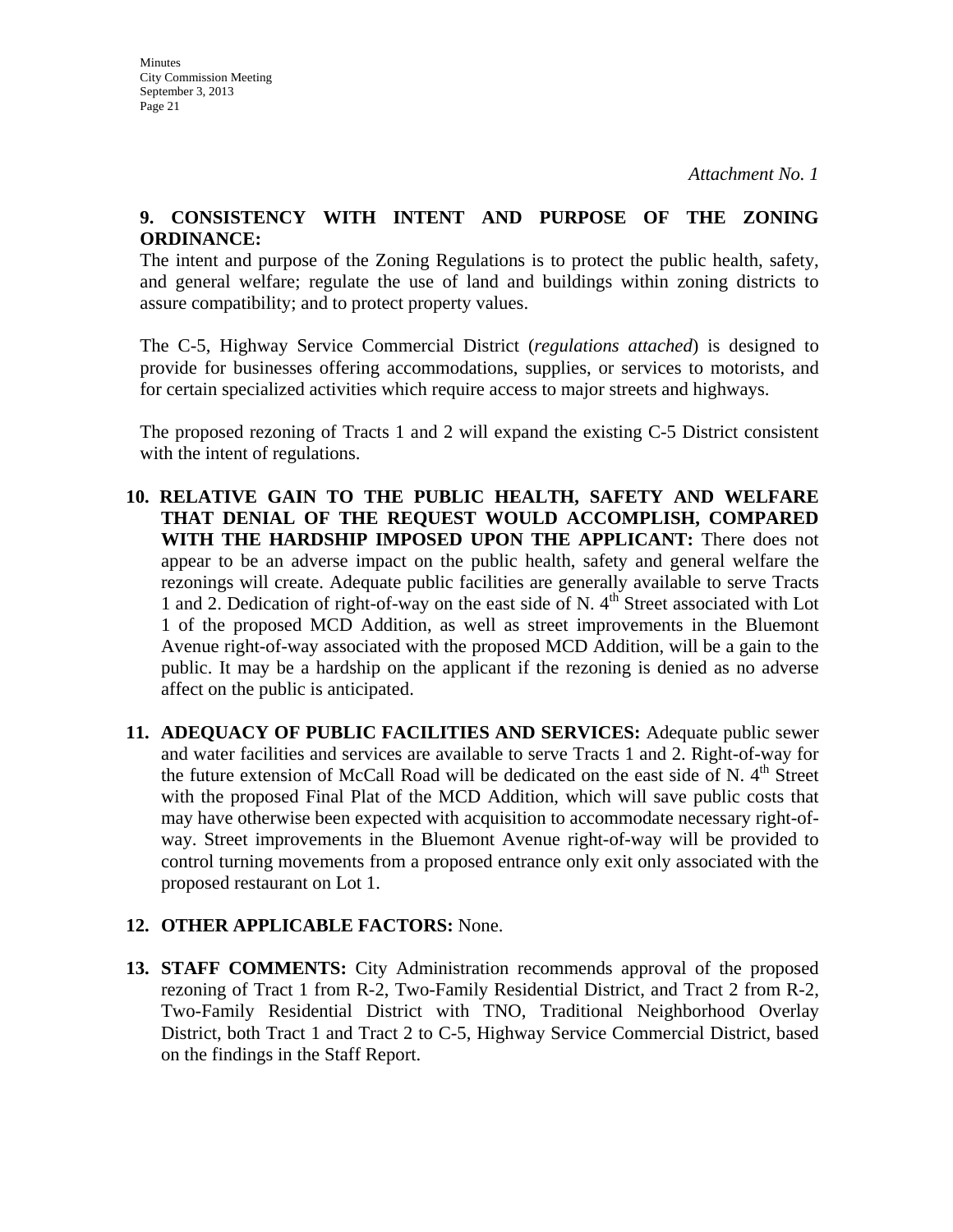#### **ALTERNATIVES:**

- 1. Recommend approval of the proposed rezoning of Tract 1 from R-2, Two-Family Residential District, and Tract 2 from R-2, Two-Family Residential District with TNO, Traditional Neighborhood Overlay District, both Tract 1 and Tract 2 to C-5, Highway Service Commercial District, stating the basis for such recommendation.
- 2. Recommend denial of the proposed rezoning, stating the specific reasons for denial.
- 3. Table the proposed rezoning to a specific date, for specifically stated reasons.

#### **POSSIBLE MOTION:**

The Manhattan Urban Area Planning Board recommends approval of the proposed rezoning of Tract 1 from R-2, Two-Family Residential District, and Tract 2 from R-2, Two-Family Residential District with TNO, Traditional Neighborhood Overlay District, both Tract 1 and Tract 2 to C-5, Highway Service Commercial District, based on the findings in the Staff Report .

**PREPARED BY:** Steve Zilkie, AICP, Senior Planner.

**DATE:** July 31, 2013

13058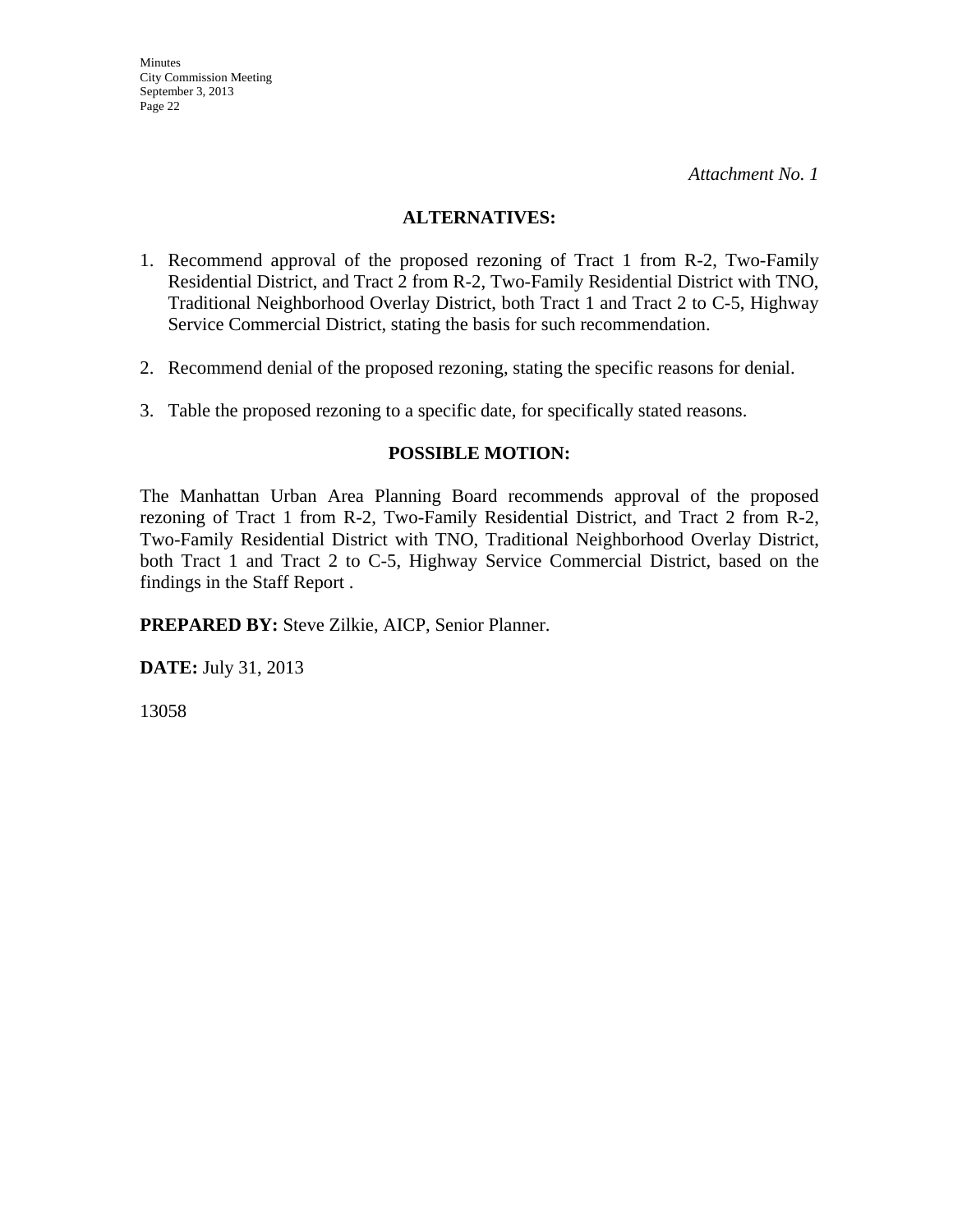### **AMENDMENT OF A COMMERCIAL PLANNED UNIT DEVELOPMENT**

**REQUEST:** The applicant/owner has requested an amendment of Ordinance No. 6745 and the approved Preliminary Development Plan of Lot 1, McCall Landing Commercial Planned Unit Development to construct an approximate 16,800 square foot commercial building to expand the existing K-State Super Store south of McCall Road at GTM, and additional retail and retail/service commercial uses. The amendment includes an approximate 43,000 square foot area that will remain undeveloped for future development. The amendment is in the form of a Final Development Plan.

**The amendment is necessary because the proposed store replaces the approved Orscheln store (described below in the staff report), which was not implemented by Final Development Plan. The proposed changes are substantial modifications of the original approved Preliminary Development site plan for Lot 1. (Note: When the Final Development Plan for the Menards store on Lot 2, Lot 1 was modified in size as well as removal of the site improvements.)**

**APPLICANT/OWNER:** Dreiling Real Estate – Dave Dreiling.

**ADDRESS:** The applicant/owner's address is 520 McCall Road, Manhattan, KS 66502.

LEGAL DESCRIPTION: Lot 1, a McCall Landing Commercial Planned Unit Development, to the City of Manhattan, KS**.** 

**LOCATION:** Lot 1 is located northeast of the intersection of McCall Road and Carlson Place.

**AREA:** The area of Lot 1 is 3.970 acres or 172,949 square feet.

**DATE OF NEIGHBORHOOD MEETING:** June 13, 2013.

**DATE OF PUBLIC NOTICE PUBLICATION:** Monday, July 29, 2013.

### **DATE OF PUBLIC HEARING: PLANNING BOARD:** Monday, August 19, 2013. **CITY COMMISSION:** Tuesday, September 3, 2013.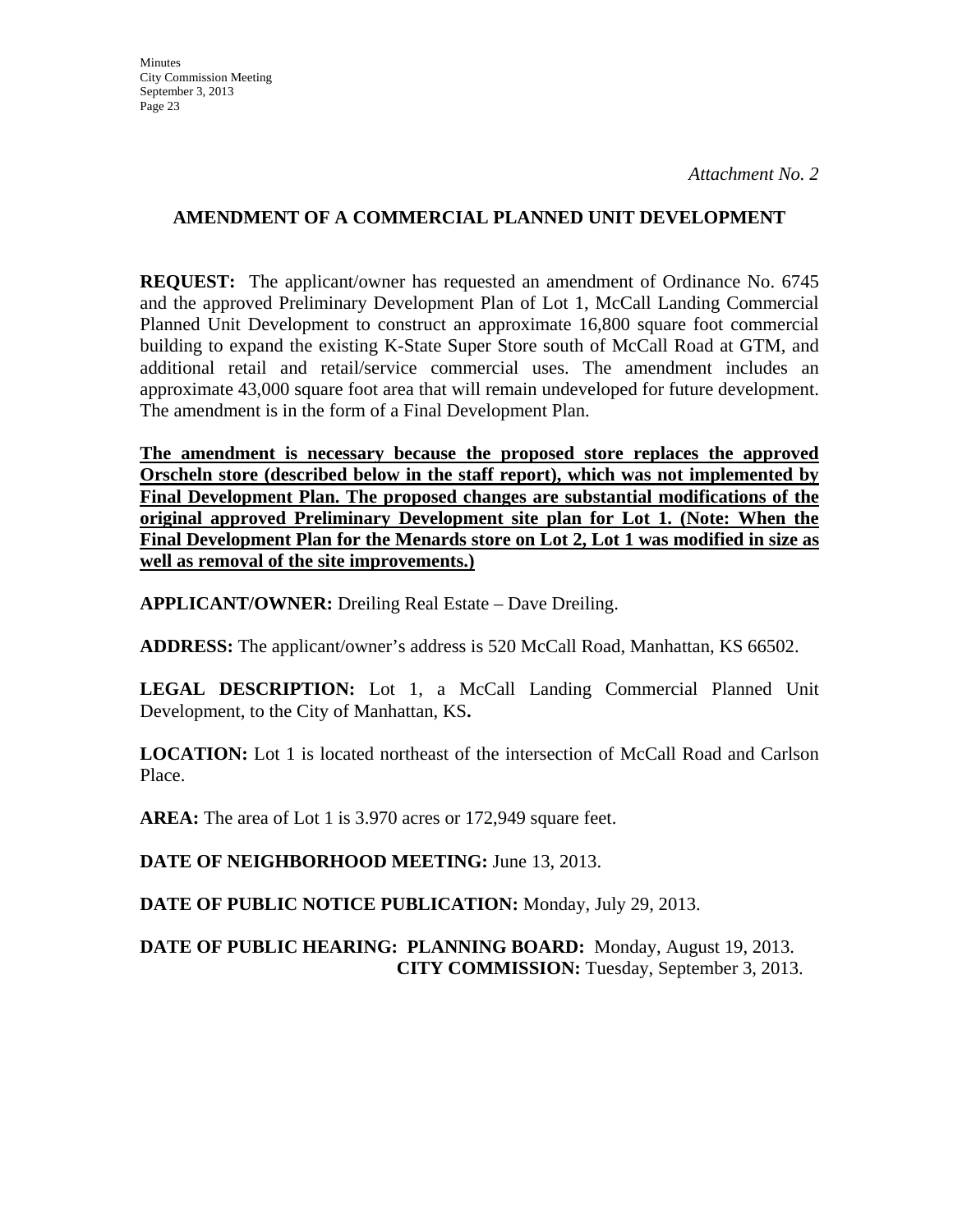## **EXISTING PUD**

#### **Ordinance No. 6745, Permitted Uses and Conditions of Approval**

Ordinance No. 6745 dated January 6, 2009 is attached. Permitted Uses are set out in Condition No. 1, and all other conditions of approval include:

- 1. Permitted uses shall include Farm and ranch supply stores such as, but not limited to, Orscheln Farm & Home, with associated outdoor sales, display and storage; Business and professional offices; Restaurants, including drive-in type; Banks and financial institutions, including drive-in type; Convenience stores, without buried storage tanks; Package liquor stores; Retail stores; and, Home improvement centers, including retail sale of general merchandise, lumber yards, landscape and garden products, hardware, appliances and fixtures, carpet, tile and floor coverings, and general home improvement, household and related products, and outdoor sales, display and storage, including lumber yard areas for stores such as, but not limited to, Menards.
- 2. Outdoor display, storage and sales on Lot 1 shall be limited to the outside sidewalk area along the western side of the Orscheln's building and in the fenced enclosure, as shown on the application documents.
- 3. Landscaping and irrigation shall be provided pursuant to a Landscaping Performance Agreement between the City and the owner, which shall be entered into prior to issuance of a building permit.
- 4. All landscaping and irrigation shall be maintained in good condition.
- 5. Light poles shall be provided as described in the application documents and shall be full cut-off design. Building lighting shall not cast direct light onto public or private streets or adjacent property and shall be full cut-off design.
- 6. Signage for Lot 1 Orscheln's shall be constructed as proposed, consisting of wall signs.
- 7. Signage for Lot 2 and the ground sign on Lot 3 for Menards and other tenants of the PUD shall be constructed as proposed.
- 8. On all other lots there shall be no more than one (1) pole or ground sign per lot. In addition, pole signs shall have a maximum height of 30 feet above the ground; the total gross surface area of pole and ground signs including reader-boards shall be limited to no more than 1 square foot of sign area per 1 foot of linear street frontage and shall not exceed a maximum 200 square feet in area; all pole signs shall be fully skirted and the skirting and the bases of pole and ground signs shall include materials and architectural quality similar to those of the associated principal building such as brick, stone and/or stucco; and signs shall include a landscaped area around the base.
- 9. Wall signs on Lots 3 and 4 shall conform to requirements of the C-2, Neighborhood Shopping District of the Manhattan Zoning Regulations.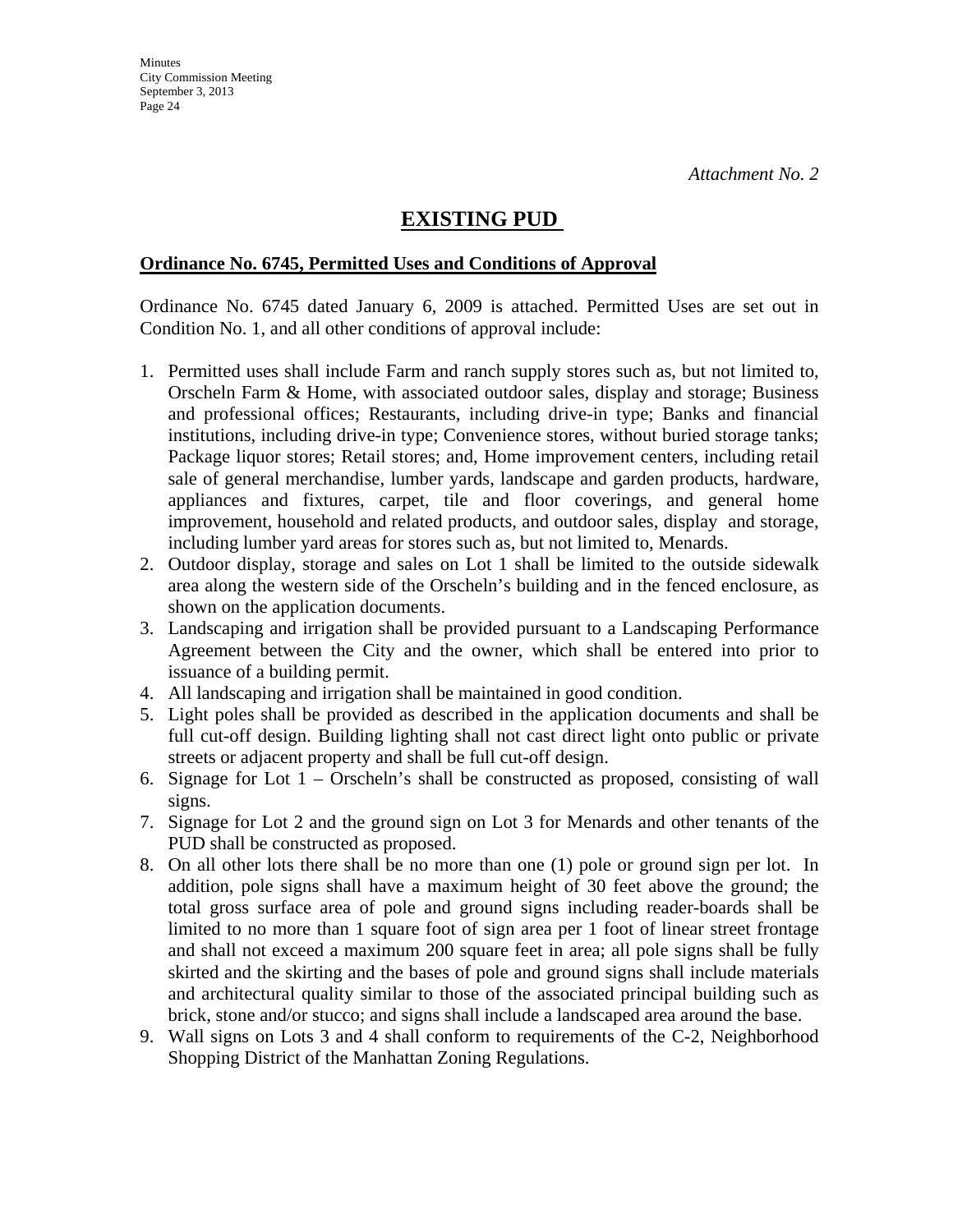- 10. Temporary banner signs shall be limited to no more than one (1) banner sign per lot. Exempt signage shall include signage described in Article VI, Section 6-104  $(A)(1),(2),(4),(5),(7)$  and  $(8)$ ; and Section 6-104  $(B)(2)$ , of the Manhattan Zoning Regulations. Temporary sales aids and portable signs, as described in Article VI, Signs, of the Manhattan Zoning Regulations, shall be prohibited.
- 11. Prior to the development of Lot 3 and Lot 4, an amendment of the PUD shall be submitted and approved, prior to issuance of any necessary permits.
- 12. Underground liquid fuel storage tanks shall be prohibited in the PUD, and storage of hazardous materials, chemicals and other pollutants, shall be prohibited in the east half of the warehouse.
- 13. Well head easements shall be designated "No Structures Zone."
- 14. A revised drainage plan, consisting of grading and improvements necessary to protect the 50-foot and 100-foot well head areas, shall be submitted with the Final Development Plan. The revised drainage plan shall be approved by the Public Works Department.

### **Approved Use, Building and Improvements** *(attachment)* **on Lot 1.**

Orscheln Farm and Ranch

An approximate 50,000 square foot Orscheln Farm and Home super store was approved with the Preliminary Development Plan. Other uses included a 20,000 square foot screened outdoor storage area, as well as outdoor display and proposed storage along the south and west sidewalks adjacent to the building.

The existing Orscheln store was proposed to relocate from its current location on the southwest corner of McCall Road and Enoch Lane. The proposed building was a one-story flat roofed building shown at 22 feet in height, with an exterior of tan aggregate covered metal panels similar in color and material to the McCall Pattern Company. An entry canopy would extend along the west elevation of the building for the majority of the storefront with a covered entry on the south storefront of the building.

To the east of the building was the 20,000 square foot outdoor storage, sales and display area, which would have been enclosed by an approximate nine foot tall black chain link fence with black vertical slats with ten foot split faced block accent columns. The north and south fences were gated for entry and exit to the storage area.

Sidewalk display included smaller lawn and garden plant materials, equipment, tools and supplies, as well as smaller ranch and home supply items. The enclosed area also included large items such as fencing, larger building supplies, water tanks and other larger items.

The remainder of Lot 1 was for off-street parking and landscaped space.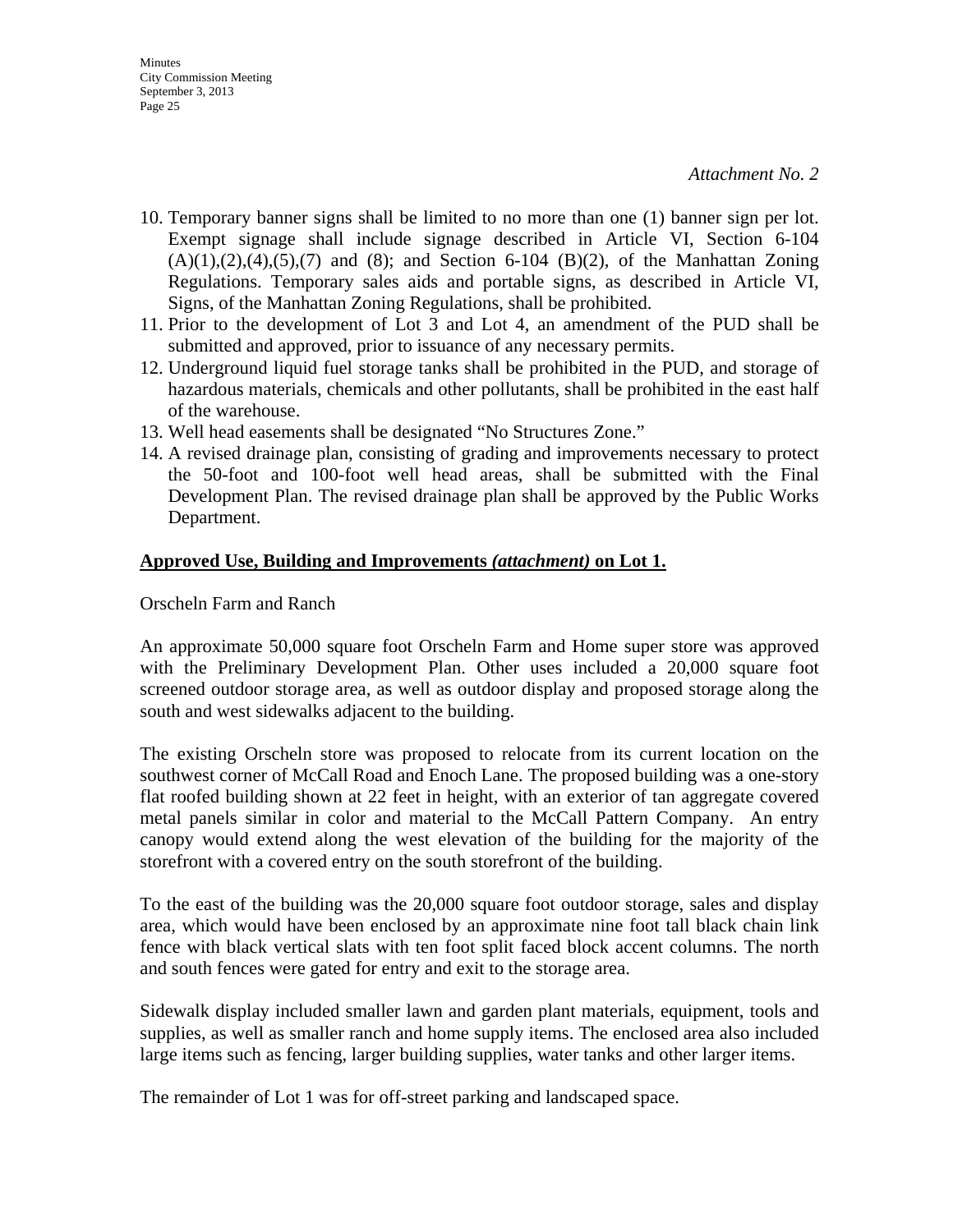**Minutes** City Commission Meeting September 3, 2013 Page 26

*Attachment No. 2*

Lot 1 was reduced in area with the Final Development Plan for the Menards store on Lot 2. The Final Plat established the revised lot area of Lot 1 and Lot 2, as well as the dedication of travel easement on the east side of Lot 1, McCullough Place.

## **PROPOSED AMENDMENT**

Proposed Use and Building: The proposed rectangular shaped building has an approximate gross floor area of 16,800 square feet, which is divided into five floor spaces, the largest space devoted to the K-State Super Store located in the center of the building. The building is oriented with store fronts facing south towards McCall Road. The site plan depicts drive-in window stacking lanes for drive-in uses on the east and west sides of the building

The one story building is approximately 21 feet tall to the roofline with a center parapet wall roofline approximately 28 feet in height. Exterior materials are ledge stone and EFIS in shades of light tan, limestone and similar colors. Awnings and canopies are over other store fronts, window and drive-in window pickups.

**PROPOSED SIGNS:** Proposed signs consist of one, 200 square foot, 30 foot tall pole sign located along McCall Road, and wall signs. Wall signs are based on C-2 District requirements allowing up to 30% of the façade but are shown at less than 30% maximum. Rear wall signs are limited to 40 square feet in area and shown at less than 40 square feet in area.

The pole is enclosed with a rectangular base and exterior materials of ledge stone and EFIS to match the building's colors and materials. The sign is in a landscape base.

**PROPOSED LIGHTING:** Proposed parking lot lights are full-cutoff fixtures on metal poles. Building lights will accent entrances and provide general security and are full cutoff design.

## **MATTERS TO BE CONSIDERED WHEN AMENDING A PLANNED UNIT DEVELOPMENT**

**1. WHETHER THE PROPOSED AMENDMENT IS CONSISTENT WITH THE INTENT AND PURPOSE OF THE APPROVED PUD, AND WILL PROMOTE THE EFFICIENT DEVELOPMENT AND PRESERVATION OF THE ENTIRE PUD:** The intent and purpose of the McCall Landing Commercial PUD is to allow a broad range of commercial retail and commercial service uses, including drive-in type restaurants. The applicant states,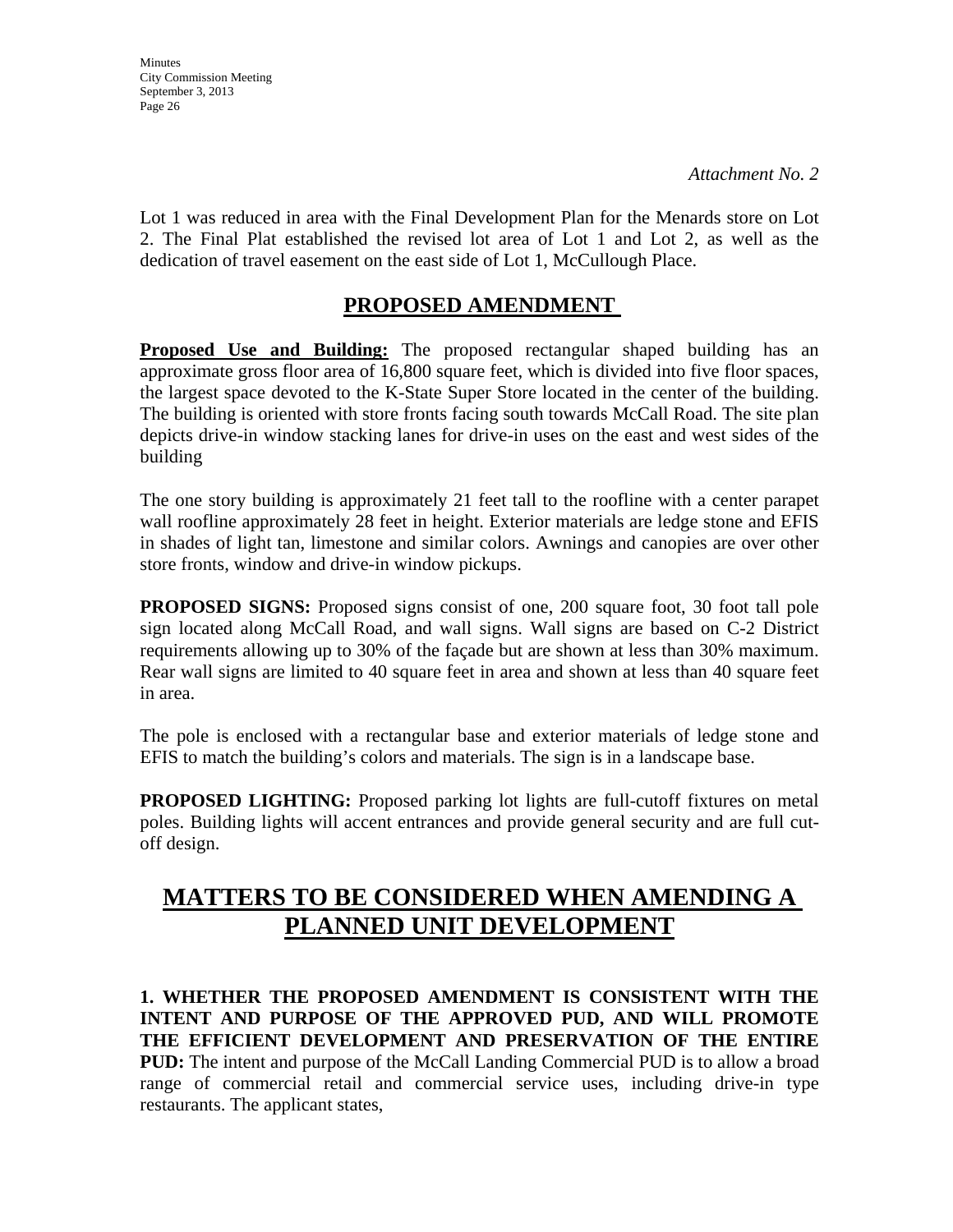**Minutes** City Commission Meeting September 3, 2013 Page 27

"The purpose of the approved McCall Landing PUD was to provide uses suitable for Commercial zoning districts, as listed on the original PUD. The proposed amendment to the McCall Landing PUD which is a multi-purpose building consisting of a sports apparel store, with four other potential tenants (unknown at this time, on Lot 1 will be consistent with the approved PUD."

**2. WHETHER THE PROPOSED AMENDMENT IS MADE NECESSARY BECAUSE OF CHANGED OR CHANGING CONDITIONS IN OR AROUND THE PUD, AND THE NATURE OF SUCH CONDITIONS:** The amendment is necessary because the approved site, building and other improvements shown on the approved Preliminary Development Plan for Lot 1 has been abandoned. The proposed uses and improvements are not comparable. In addition, a Final Development Plan was not submitted within two years of the date of approval of the Preliminary PUD for Lot 1, and no additional time was proposed to develop Lot 1. The applicant states,

"The proposed amendment is not due to changed or changing conditions in or around the PUD. This amendment is for further development of the original PUD, consistent with its original intent."

**3. WHETHER THE PROPOSED AMENDMENT WILL RESULT IN A RELATIVE GAIN TO THE PUBLIC HEALTH, SAFETY, CONVENIENCE OR GENERAL WELFARE, AND IS NOT GRANTED SOLELY TO CONFER A SPECIAL BENEFIT UPON ANY PERSON:** The amendment will result in a relative gain to the public health, safety, convenience or general welfare because public improvements have been designed and built to accommodate commercial uses and vehicular traffic on improved streets, and pedestrians and bicyclists on sidewalks along McCall Road and on Carlson Place. The proposed amendment has no underground storage tanks associated with it that would adversely impact the water well field areas to the north. No special benefit is granted upon any person as a result of the amendment. The stores will provide opportunity for a broad range of commercial uses.

The applicant states,

"This amendment is not solely for conferring a special benefit upon any person, but in our opinion, will result in a relative gain to the general public by providing services which are in demand by local and out-of-town residents. It should be noted that he initial tenant of the building K-State Superstore (GTM Sportswear) is an expansion of its existing store location, just across the street."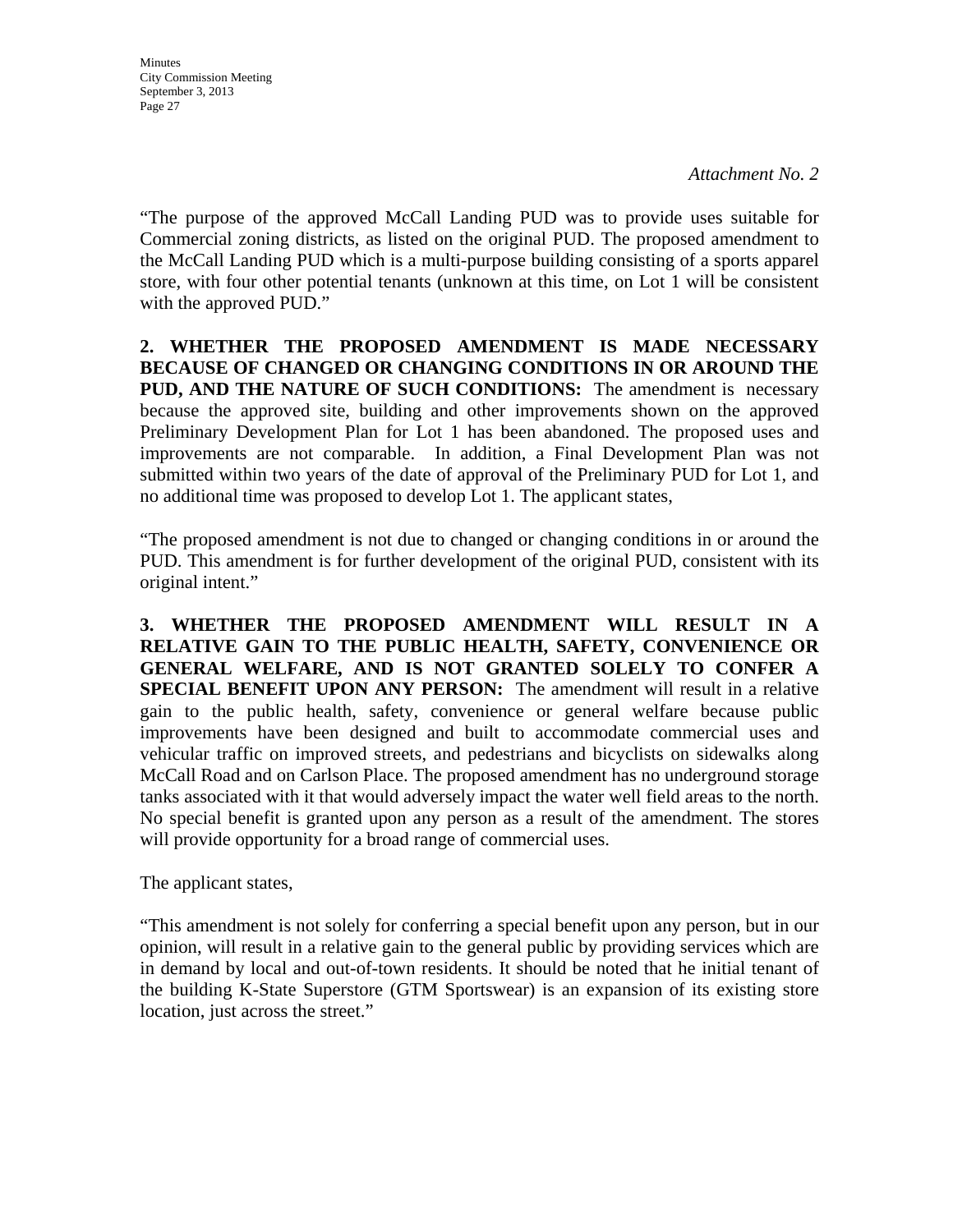# **ADDITIONAL MATTERS TO BE CONSIDERED WHEN AMENDING A PLANNED UNIT DEVELOPMENT**

**1. LANDSCAPING:** Landscaping is a combination of grass areas, deciduous and evergreen trees along public streets, ornamental trees in parking lot islands, ornamental grasses and perennials in parking lots islands and at the base of the ground sign, with the balance grass lawns, all of which will be maintained by in-ground sprinklers. The 43,000 square future building site will be grass, fescue or native, and non-irrigated.

**2. SCREENING:** Two trash container areas are proposed on the south side of McCall Place north of the stores. Both will be enclosed with six foot masonry walls to compliment with building, and gates.

**3. DRAINAGE:** A Drainage Study, dated October 3, 2008, was submitted by Schwab-Eaton, P.A. with the Preliminary Development Plan. The PUD is designed to drain, in part, to the south and southeast through on-site storm sewer improvements to storm sewer improvements associated with McCall Road. The majority of the PUD, due to the size of the Menards' site, drains to a detention basin on the east side of PUD, then to McCall Road storm water improvements. The City Engineer reviewed and accepted the 2008 drainage study. Minor changes were made to the drainage plan in 2010 when Menards was built.

Schwab-Eaton submitted an updated storm sewer letter (*attachment dated July 12, 2013*) summarizing the original storm water improvements and changes over the past several years. The letter indicates that, with respect to Lot 1, peak flows from Lot 1 have been slightly reduced due to changes to storm sewer improvements. Lot 1 will drain to storm sewer improvements on site and along McCall Road.

The Manhattan Public Works Department (*attachment dated August 14, 2013*) reviewed the 2013 update from Schwab-Eaton and made the following comments, "The stormwater runoff for this development is part of the overall PUD site drainage plan that has previously been approved by City Staff. The stormwater runoff for the proposed development was accounted for in the original PUD. No detention is required for this development. The proposed development meets city requirements for stormwater management."

**4. CIRCULATION**: As proposed, vehicle and pedestrian access are safe and efficient.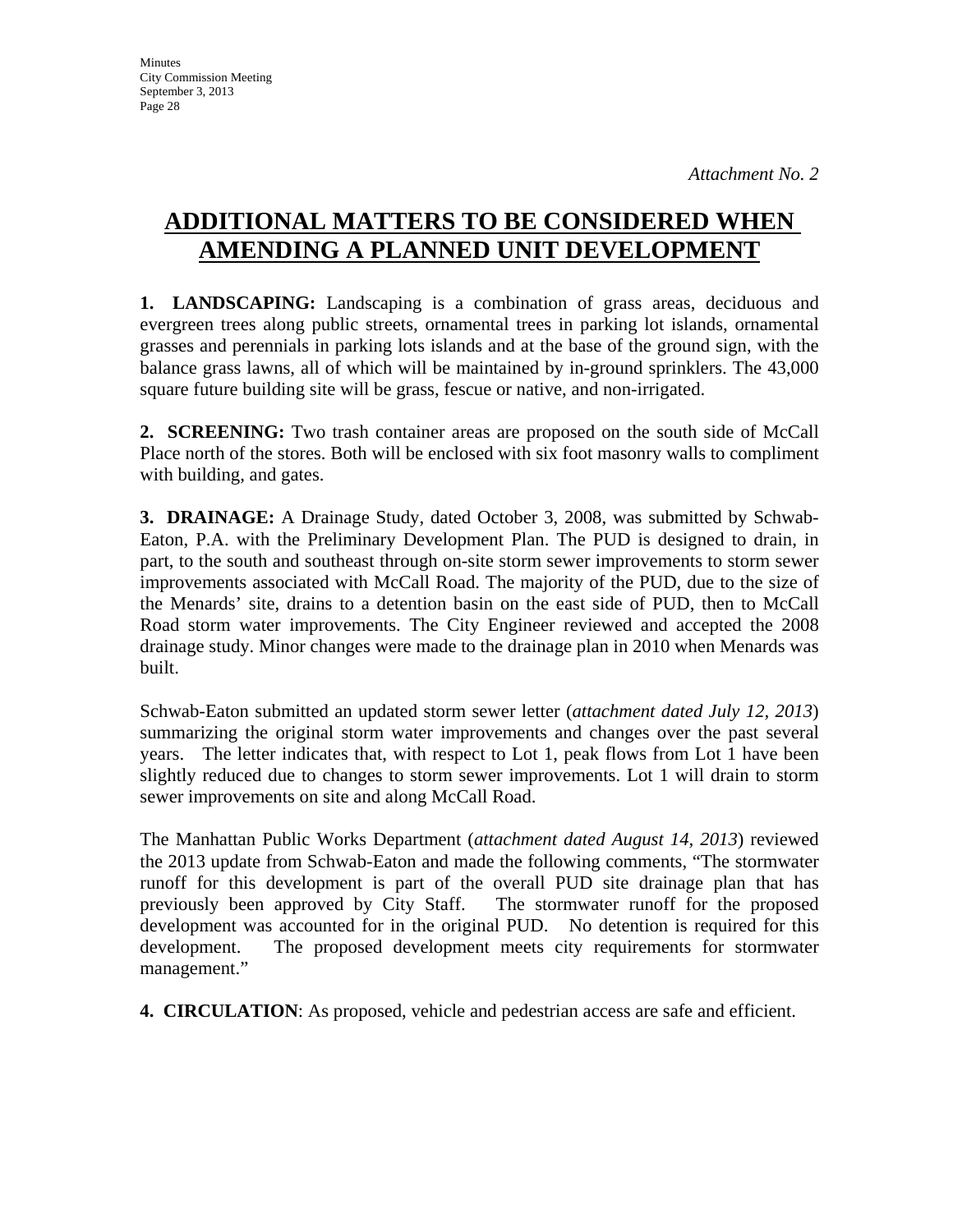**Minutes** City Commission Meeting September 3, 2013 Page 29

#### *Attachment No. 2*

As a whole, the PUD is accessed off McCall Road from a series of travel easements. Carlson Place is at the center of the PUD connecting to a signalized intersection with McCall Road. McCullough Place is on the east side of the PUD with a right in right out at its intersection with McCall Road. Landing Place, on the west side of the PUD, intersects McCall Road at the southwest corner of Lot 4, and is a right-in right-out. McCall Place is an east to west travel easement north of Lots 1, 3, and 4, and the south and Lot 2 (Menards). The Preliminary PUD also shows a future travel easement intended to extend to the west from the western boundary of the PUD. A travel easement extending east of McCullough Place is also shown on the proposed Lot 1 amendment. Both projected travel easements to east and west properties are intended to create an internal street, or reverse frontage road, to reduce curb cuts onto McCall Road.

#### **Internal Access**

Access to Lot 1 will be from Carlson Place and McCall Place. The Carlson Place curb cut is located approximately 315 feet north of the intersection of existing Carlson Place and McCall Road. The second curb cut is off McCall Place in the northeastern corner of Lot 1.

Internal circulation is to the front of the store from driving aisles connecting to the curb cuts. Drive-in stacking for the western drive-in window is along the north side of the building, with the eastern drive-in accessed from the southwest corner area of the building and parking lot. Stacking lanes are depicted with lanes showing adequate internal space for vehicles.

#### **Sidewalks and Pedestrian Circulation**

A sidewalk was constructed along the east side of Carlson Place and along both sides of McCall Road with a 10-foot wide sidewalk on the north side of McCall for pedestrian and bicyclists. A pedestrian connection from the Carlson Place sidewalk connects the storefront sidewalk to the street sidewalk.

No sidewalk was required on McCullough Place. When the 43,000 square foot area is developed it may be appropriate to reconsider sidewalks on McCullough Place and McCall Place, in light of the possible extension of a possible travel easement to the east. Sidewalk extension from McCall Road to the future building site area will also be provided when the 43,000 square foot space is developed.

A bike rack is shown at the southeast corner of the building.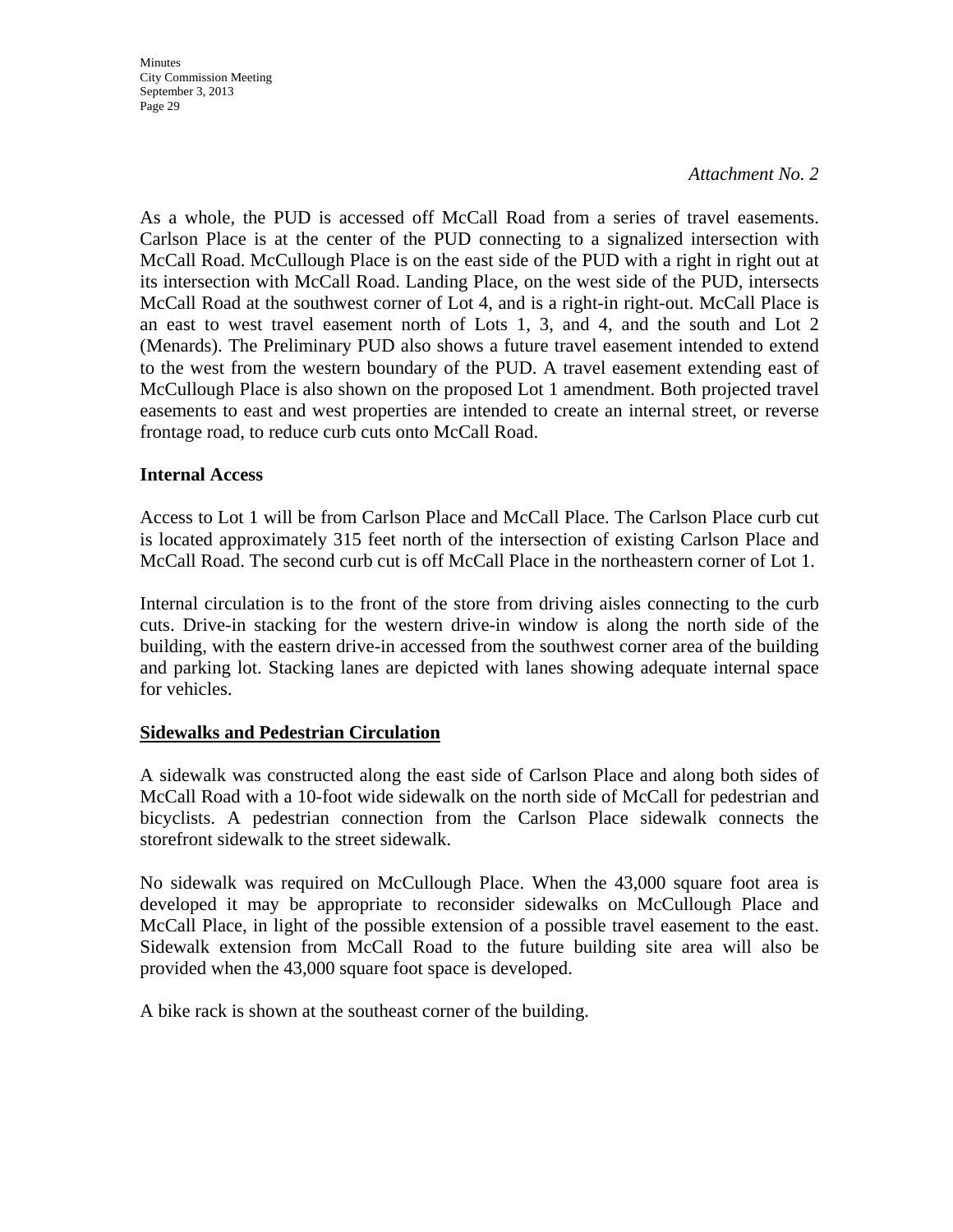#### **Off-street parking**

The proposed number of off-street parking is based on the gross square feet of floor area using the shopping center ratio of 5.5 parking spaces per 1,000 square feet of floor area. Based on gross floor area, 16,800 square feet, 93 off-street parking spaces would be required. Floor area devoted to storage, restrooms, mechanical rooms would reduce the total floor space and the net demand may be less. The 93 parking spaces are proposed south of the building with an additional 24 optional parking spaces in the northeast corner of Lot 1, or 117 total off-street parking spaces. More than adequate parking is provided with the expectation that some of the 117 parking spaces may apply to the future building site, a 43,000 square foot space on the east side of the Lot 1. The 24 parking spaces may also be used for game day over flow parking.

Traffic Study

The original Traffic Impact Study, dated January 2008, Revised October 2008, was submitted by Schwab-Eaton P.A and accepted by the Public Works Department. An update to the original Traffic Impact Study, dated July 5, 2013 (*attached*) was submitted by Schwab-Eaton.

The Manhattan Public Works Department (*attachment dated August 14, 2013*) reviewed the 2013 update from Schwab-Eaton and made the following comments,

"The traffic impact study update was performed by Schwab Eaton. This update concludes that the trips generated by this PUD amendment would not cause the overall site to exceed the trip generation already accounted for in the original traffic impact study.

The original traffic study for the PUD included a trip generation based on assumptions of what each lot would be developed into. This study and its recommendations were accepted by the City. This current amendment to the original PUD changes the use from the original assumption for what would go into Lot 1, a lower trip generating development, to a development with a higher trip generation. However, the total number of generated trips from the original PUD traffic study have not been exceeded, primarily because the other lots have not yet been developed. It was not stipulated in the original PUD application that each lot was tied to a certain use. Because of this, a shift in trip generation from one lot to the next within the same PUD is acceptable as long as the total trip generation for the PUD does not exceed what has already been accepted.

It needs to be noted that this PUD amendment, which will account for a larger share of the total trips generated by the PUD, will have an impact on the future development of the other lots within the PUD. In order for these lots to be developed for uses as originally assumed, the total trip generation for the PUD may be exceeded and trigger a larger, more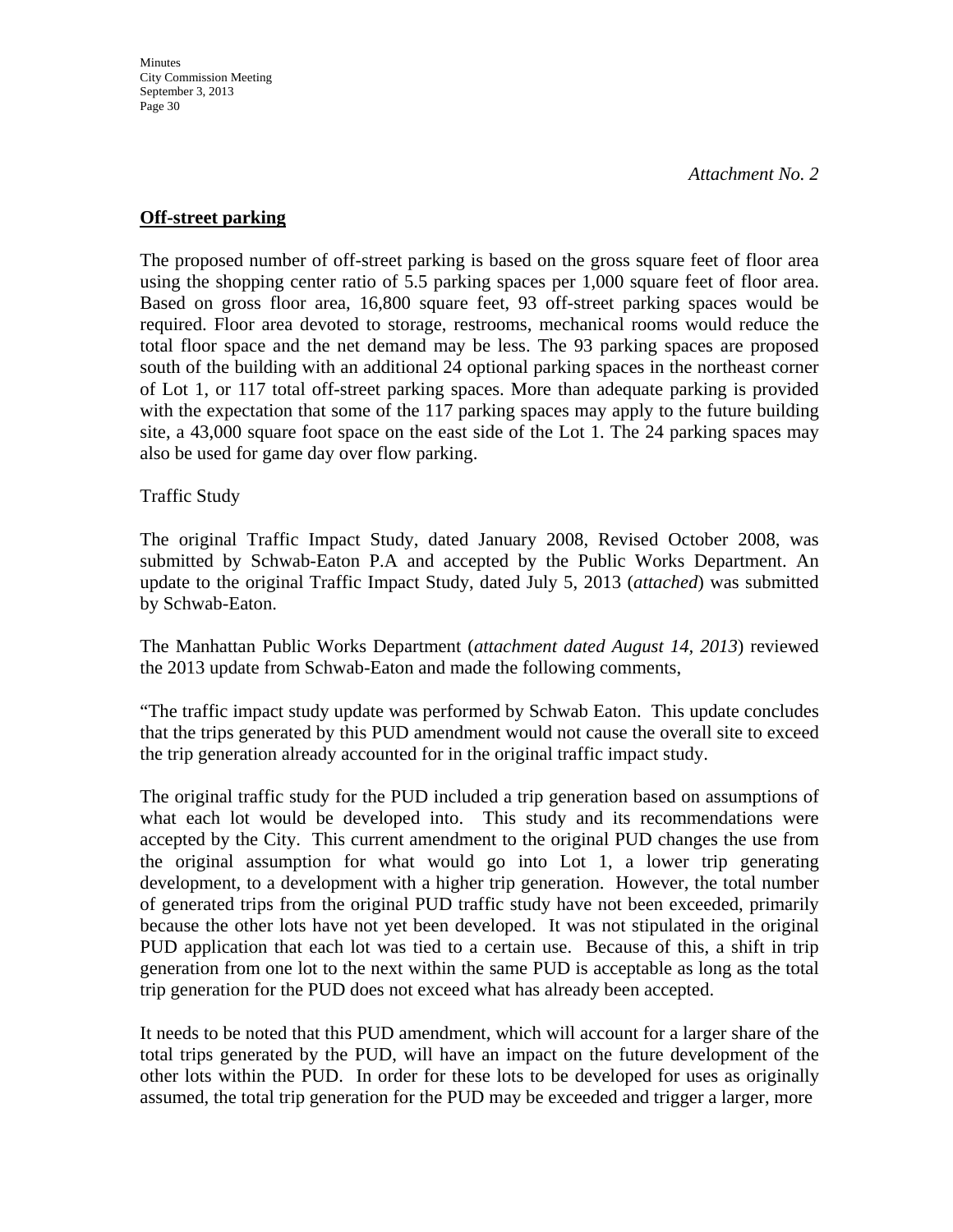in-depth revision to the traffic impact study. To avoid this, the lots may have to be developed with a different use, one with a lower trip generation than what was originally assumed.

Given this, the Engineering Division has found the traffic impact of this PUD amendment to be acceptable and to not have a significant impact on the existing roadway network."

**5. OPEN SPACE/LANDSCAPED AND COMMON AREA:** Approximately 24% of Lot 1 is open grass area for the future building site. Landscaped space, outside of the 43,000 square foot area, is approximately 10% of the site.

**6. CHARACTER OF THE NEIGHBORHOOD:** McCall Road corridor from the intersection of US 24 Highway to the intersection with Tuttle Creek Boulevard is a mix of industrial manufacturing and research uses, as well as commercial and highway commercial uses. Several of the uses allowed in the I-2 District, such as health and fitness centers and self storage units, are also allowed in the commercial retail and highway service district.

## **MATTERS TO BE CONSIDERED WHEN REZONING**

**1. EXISTING USE:** Lot 1 is a vacant commercial tract of land approved for an Orscheln's store.

**2. PHYSICAL AND ENVIRONMENTAL CHARACTERISTICS:** Grass covered tract located in the 100 Year Floodplain. The site is lower than the surrounding streets and Menards' site because those areas were elevated in 2010. The site is the natural grade before fill is added.

Lot 1 is currently in the 100 Year Flood Plain, Zone AH, Base Flood Elevation (BFE) 1008 feet. The proposed building's lowest floors must be elevated or flood proofed water tight to one foot above the BFE, or to 1009 feet NGVD. The proposed lowest floor is shown at 1010 feet, or two feet above BFE. An application to fill the site was submitted to the Kansas Division of Water Resources to fill the site. DWR has extended approval of the permit through July 1, 2015.

Proposed Preliminary Floodplain Maps, adoption date in 2014, remove Lot 1 from Zone AH, and will designate the tract Zone X, Protected By Levee. Flood plain requirements for elevation will not apply under the proposed map designation.

## **3. SURROUNDING LAND USE AND ZONING:**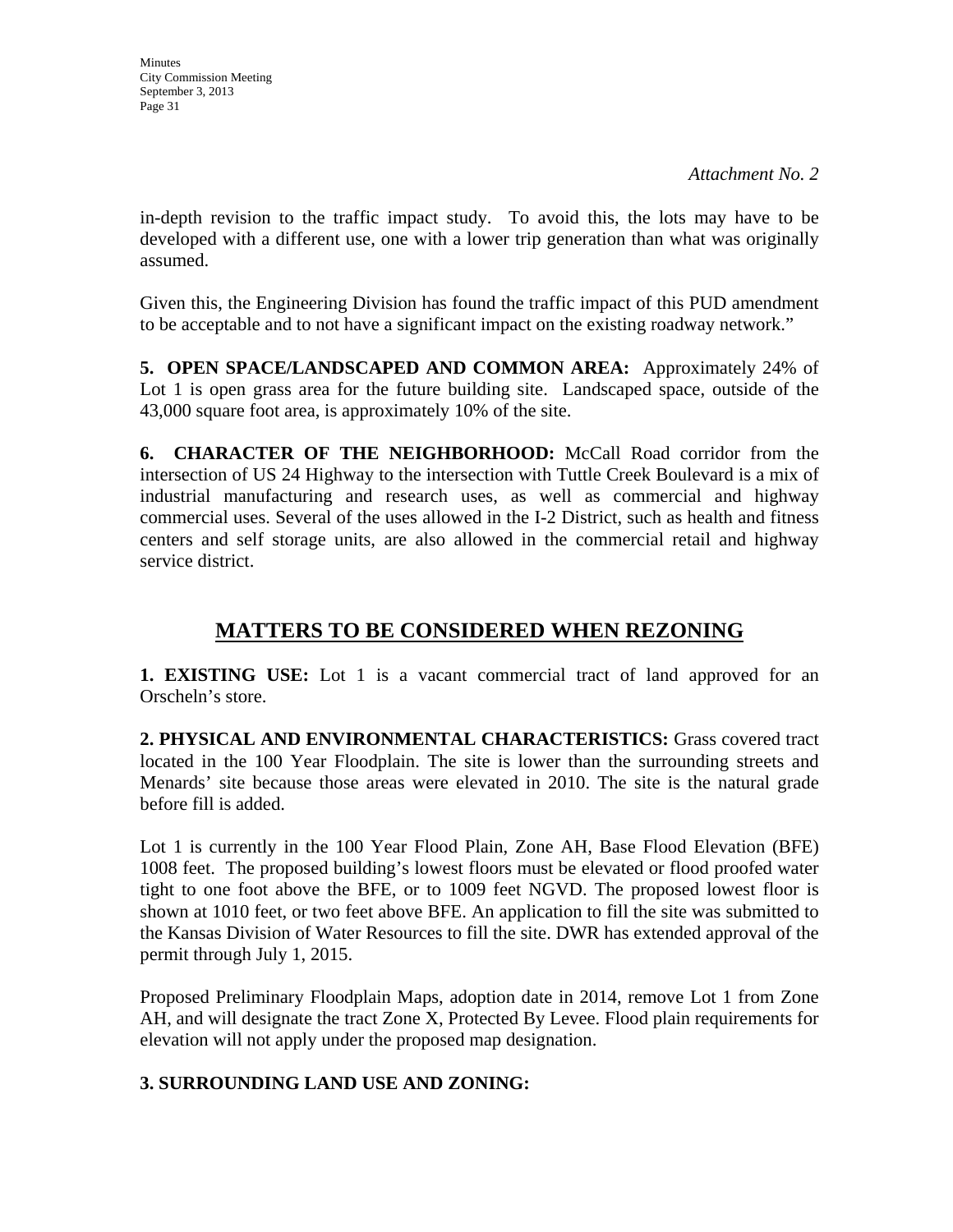**(a.) NORTH:** Menards home improvement store, City water well fields, Levee Drive: Commercial PUD, and I-2 District.

**(b.) SOUTH:** McCall Road, farm and ranch supply store, GTM manufacturing and Super Store, research facilities, car wash, self storage facilities, automobile sales and service; C-5, Highway Service Commercial District and I-2 District.

**(c.) EAST:** McCall Pattern Company; I-2 District.

**(d.) WEST:** Self storage, business office, and contractors; I-2 District.

### **4. GENERAL NEIGHBORHOOD CHARACTER:** See above No. 6, **CHARACTER OF THE NEIGHBORHOOD.**

**5. SUITABILITY OF SITE FOR USES UNDER CURRENT ZONING:** The site is suitable for commercial development subject to the requirements of the Manhattan Zoning Regulations, Article IX, Planned Unit Development Districts, and Ordinance No. 6745.

**6. COMPATIBILITY OF PROPOSED DISTRICT WITH NEARBY PROPERTIES AND EXTENT TO WHICH IT MAY HAVE DETRIMENTAL AFFECTS:** Lot 1 is in a commercial growth corridor and its development as a commercial site should be compatible with the surrounding neighborhood. Minimal impact on property along the corridor is expected. The proposed development is consistent with the commercial character of the approved PUD.

Fifty foot well head protection zones around City well heads are along the northern boundary of the PUD, and extend partially in the PUD but do not extend near Lot 1. No underground liquid fuel storage tanks will be allowed in the PUD. No underground liquid storage is proposed.

**7. CONFORMANCE WITH COMPREHENSIVE PLAN:** Lot 1 is in the Northeast Planning Area of the Future Land Use Map of the Comprehensive Plan. The site is shown as Industrial (IND) on the map. The proposed amendment would implement a development generally consistent with the policies applicable to all commercial development, as well as policies applicable to Community Commercial. The PUD was found in general conformance to the Comprehensive Plan in 2009. The amendment is in conformance with the approved PUD and Comprehensive Plan.

## **8. ZONING HISTORY AND LENGTH OF TIME VACANT AS ZONED:**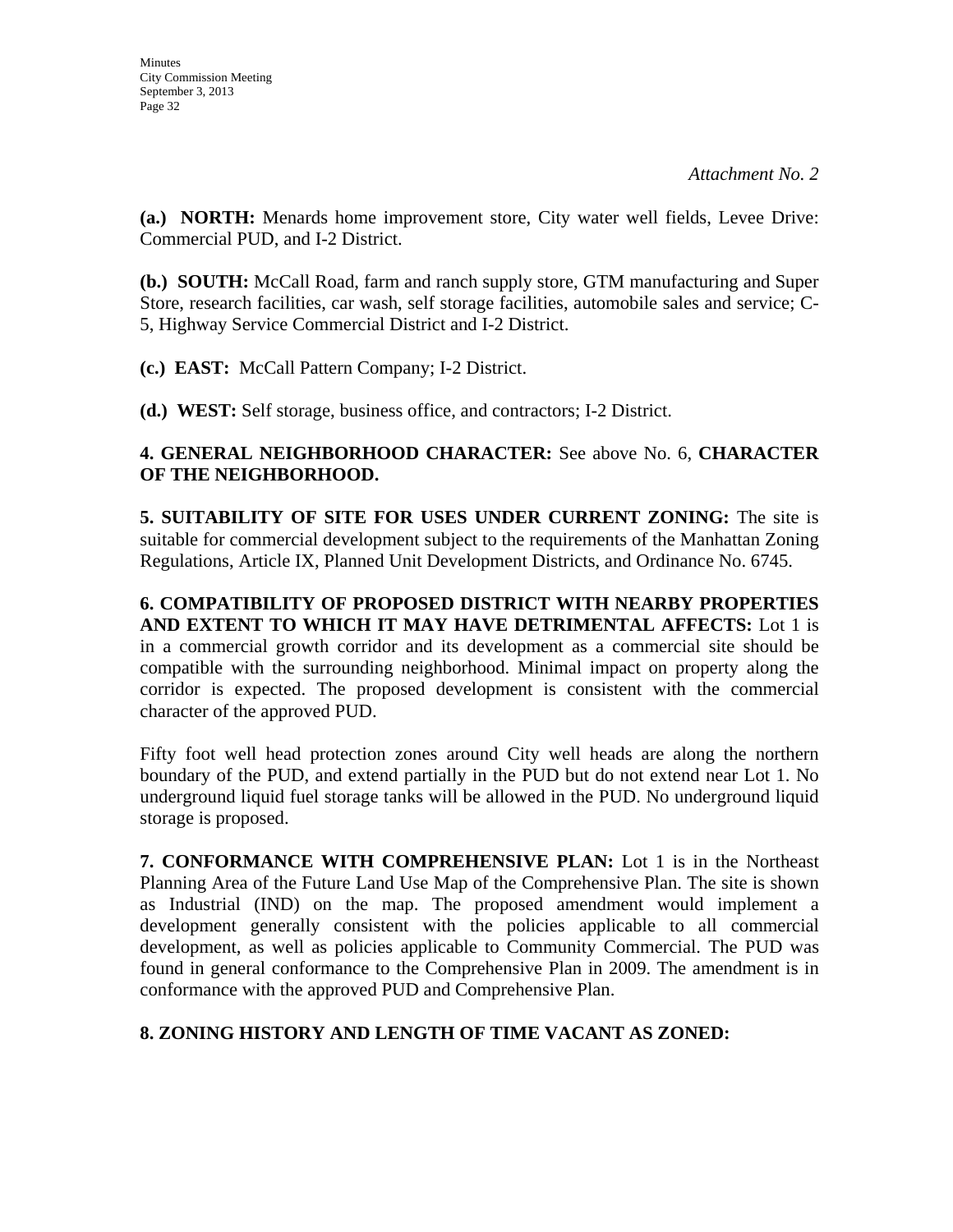| 1968                   | Annexation and rezoning to I-3, Light Industrial District.                                                                                                                                                                                                                                                     |
|------------------------|----------------------------------------------------------------------------------------------------------------------------------------------------------------------------------------------------------------------------------------------------------------------------------------------------------------|
| 1969-2008              | Rezoned from I-3 District, to I-2, Industrial Park District.                                                                                                                                                                                                                                                   |
| April 21, 2008         | Manhattan Urban Area Planning Board conducts the public hearing<br>and recommends approval of the proposed rezoning of McCall<br>Landing from I-2, Industrial Park District to PUD, Commercial<br>Planned Unit Development District, with 15 conditions of approval.                                           |
| May 6, 2008            | City Commission approves first reading of an ordinance rezoning<br>McCall Landing from I-2, Industrial Park District, to PUD,<br>Commercial Planned Unit Development District.                                                                                                                                 |
| May 20, 2008           | City Commission approves Ordinance No. 6700 rezoning McCall<br>Landing from I-2, Industrial Park District, to PUD, Commercial<br>Planned Unit Development District.                                                                                                                                            |
| November 17, 2008      | At the request of the applicant, Manhattan Urban Area Planning<br>Board tables the public hearing of the proposed rezoning of the<br>revised McCall Landing PUD from PUD, Commercial Planned Unit<br>Development District to PUD, Commercial Planned Unit<br>Development District.                             |
| December 1, 2008       | Manhattan Urban Area Planning Board conducts the public hearing<br>and recommends approval of the proposed rezoning of the revised<br>McCall Landing PUD from PUD, Commercial Planned Unit<br>Development District to PUD, Commercial Planned<br>Unit<br>Development District, with 14 conditions of approval. |
| December 16, 2008      | City Commission approves first reading of an ordinance rezoning<br>the revised McCall Landing PUD from PUD, Commercial Planned<br>Unit Development District to PUD, Commercial Planned Unit<br>Development District.                                                                                           |
| <b>January 6, 2009</b> | City Commission approves Ordinance No. 6745 rezoning the<br>McCall Landing PUD from PUD, Commercial Planned Unit<br>Development District to a new PUD, Commercial Planned Unit<br>Development District.                                                                                                        |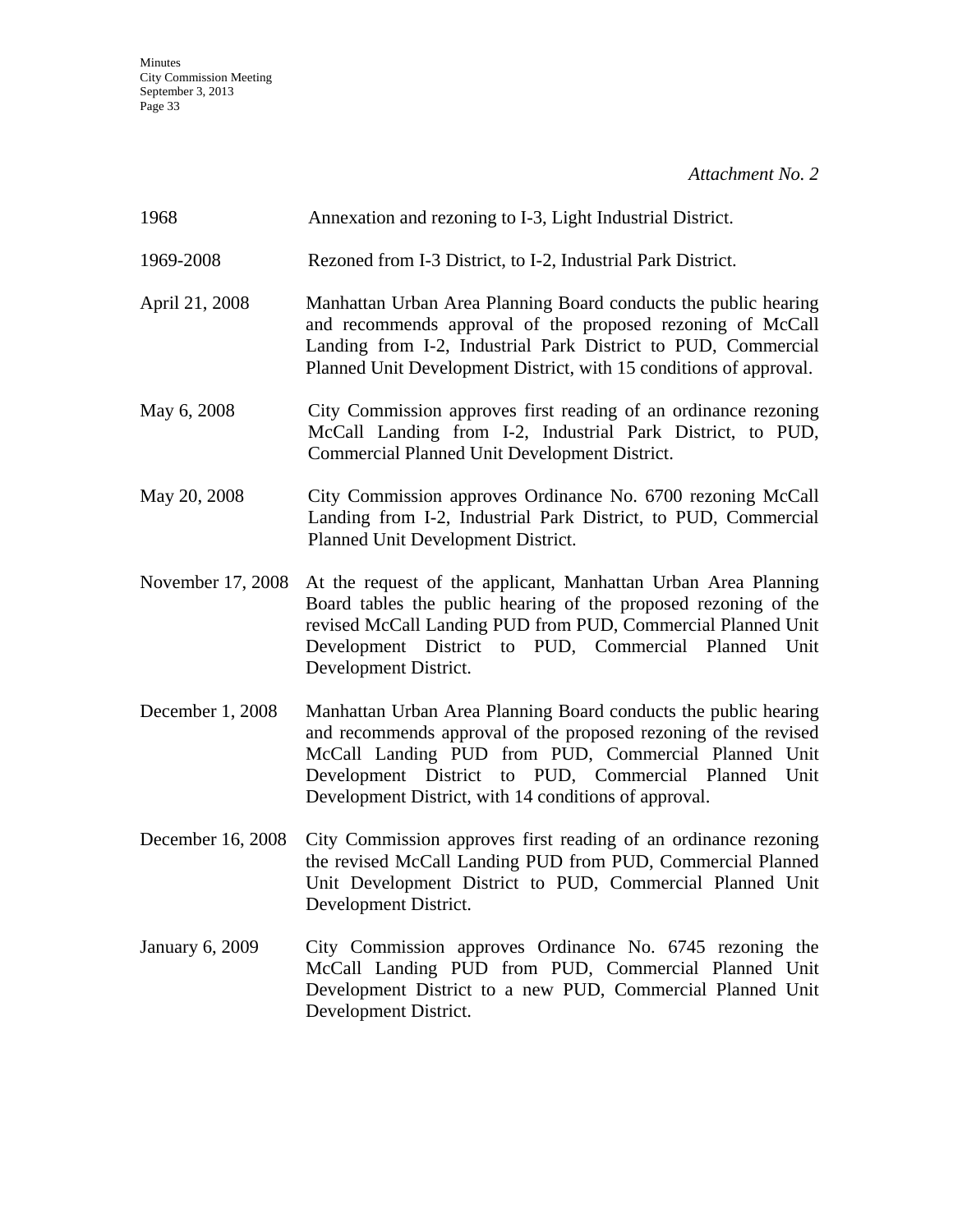April 5, 2010 Manhattan Urban Area Planning Board approves the Final Development Plan (Lot  $2$  – Menards, and Lots 1, 3 and  $4$  – future amendments) and Final Plat of the McCall Landing Addition Commercial Planned Unit Development. April 20, 2010 City Commission accepts the easements and rights-of-way of the Final Plat of the McCall Landing Addition Commercial Planned Unit Development; and, authorizes the Mayor and City Clerk to execute the Agreement regarding construction and maintenance of the storm water facilities and travel easements.

Lot 1 has remained vacant since annexation in 1968.

**9. CONSISTENCY WITH INTENT AND PURPOSE OF THE ZONING ORDINANCE:** The intent and purpose of the Zoning Regulations is to protect the public health, safety, and general welfare; regulate the use of land and buildings within zoning districts to assure compatibility; and to protect property values. The PUD Regulations are intended to provide a maximum choice of living environments by allowing a variety of housing and building types; a more efficient land use than is generally achieved through conventional development; a development pattern that is in harmony with land use density, transportation facilities and community facilities; and a development plan which addresses specific needs and unique conditions of the site which may require changes in bulk regulations or layout. The proposed amendment conforms to the approved PUD and the uses permitted in McCall Landing Commercial PUD.

**10. RELATIVE GAIN TO THE PUBLIC HEALTH, SAFETY AND WELFARE THAT DENIAL OF THE REQUEST WOULD ACCOMPLISH, COMPARED WITH THE HARDSHIP IMPOSED UPON THE APPLICANT:** There appears to be no relative gain to the public, which denial would accomplish. The proposed commercial building on Lot 1 must be elevated at least one foot above BFE and proposed two feet above BFE. McCall Road was upgraded to a five lane urban section with curb and gutter, sidewalks, storm sewer improvements and traffic signal at Carlson Place and McCall Road.

**11. ADEQUACY OF PUBLIC FACILITIES AND SERVICES: LOT 1 CAN BE SERVED BY PUBLIC IMPROVEMENTS, INCLUDING STREET, WATER, FIRE SERVICE AND SANITARY SEWER. MCCALL ROAD WAS UPGRADED TO A FIVE LANE SECTION OF ARTERIAL STREET, WHICH CONSISTS OF FOUR THROUGH LANES, A CENTER TURN LANE, CURB AND GUTTER, STORM WATER IMPROVEMENTS AND SIDEWALKS ON BOTH SIDES OF THE STREET.**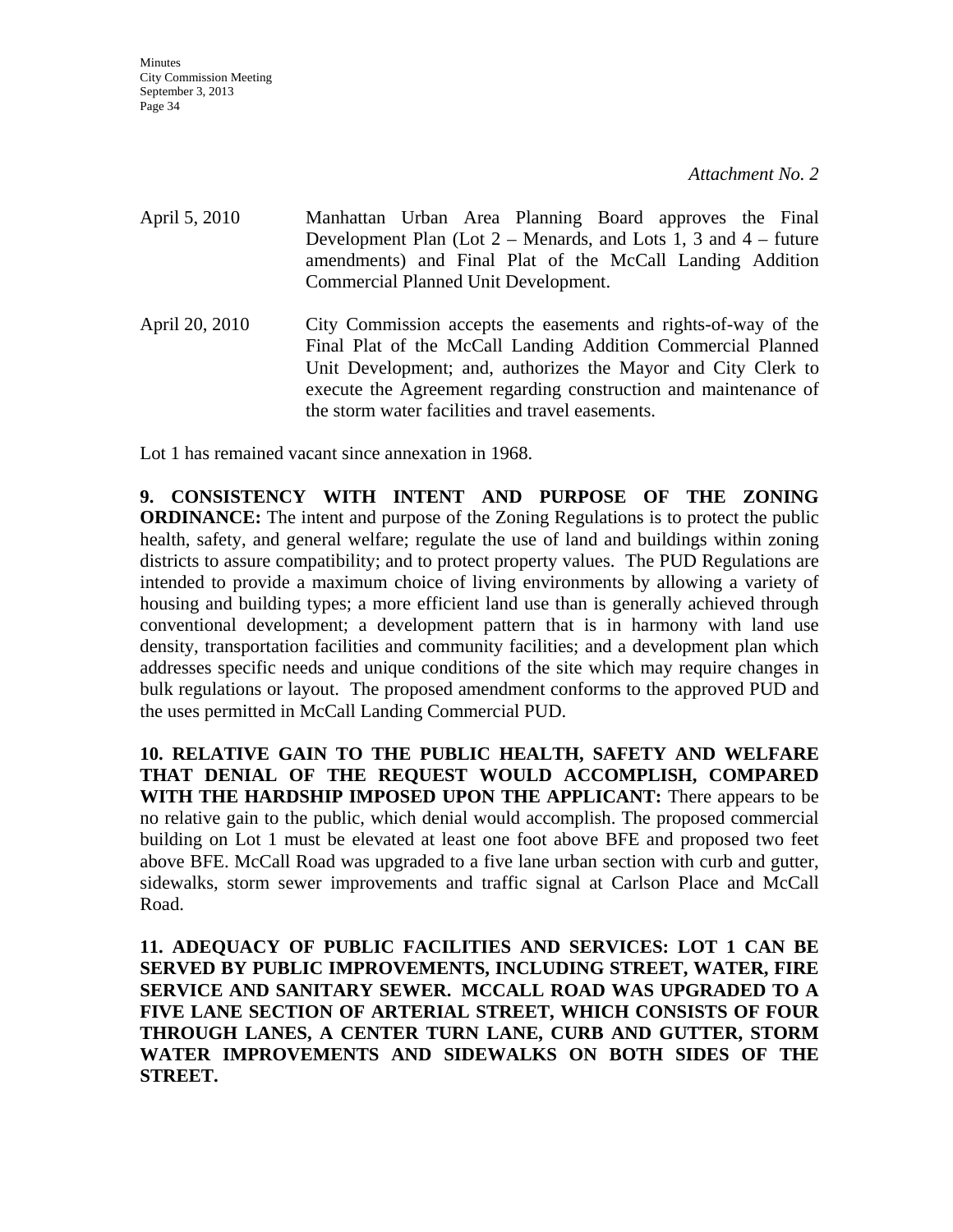**SIXTEEN FOOT WIDE SANITARY SEWER AND WATER UTILITY EASEMENTS FOR ARE SHOWN ON THE SITE PLAN, GENERALLY ON THE NORTH (SANITARY SEWER LINE) AND SOUTH (WATER LINE) SIDES OF THE BUILDING. THE EASEMENTS SHALL BE FILED WITH THE POTTAWATOMIE COUNTY REGISTER OF DEEDS PRIOR TO ISSUANCE OF THE BUILDING PERMIT.** 

**12. OTHER APPLICABLE FACTORS:** There are no other applicable factors.

**13. STAFF COMMENTS:** City Administration recommends approval of a proposed amendment of Ordinance No. 6745 and the approved Preliminary Development Plan of Lot 1, McCall Landing Commercial Planned Unit Development, to be known as the Final Development Plan of Lot 1, McCall Landing Commercial Planned Unit Development, with the following conditions of approval:

- 1. Prior to development of the 43,000 square foot future building site on Lot 1, and amendment of the Lot 1 shall be approved.
- 2. Sidewalks and pedestrian connection(s) to public streets shall be considered with the future building site amendment of Lot 1.
- 3. **PROPOSED SIXTEEN (16) FOOT WIDE UTILITY EASEMENTS SHALL BE FILED WITH THE POTTAWATOMIE COUNTY REGISTER OF DEEDS, PRIOR TO ISSUANCE OF THE BUILDING PERMIT.**

## **ALTERNATIVES:**

- 1. Recommend approval of the proposed amendment of Ordinance No. 6745 and the approved Preliminary Development Plan of Lot 1, McCall Landing Commercial Planned Unit Development, to be known as the Final Development Plan of Lot 1, McCall Landing Commercial Planned Unit Development, stating the basis for such recommendation.
- 2. Recommend denial of the proposed amendment of Ordinance No. 6745 and the approved Preliminary Development Plan of Lot 1, McCall Landing Commercial Planned Unit Development, to be known as the Final Development Plan of Lot 1, McCall Landing Commercial Planned Unit Development, stating the specific reasons for denial.
- 3. Table the proposed Amendment to a specific date, for specifically stated reasons.